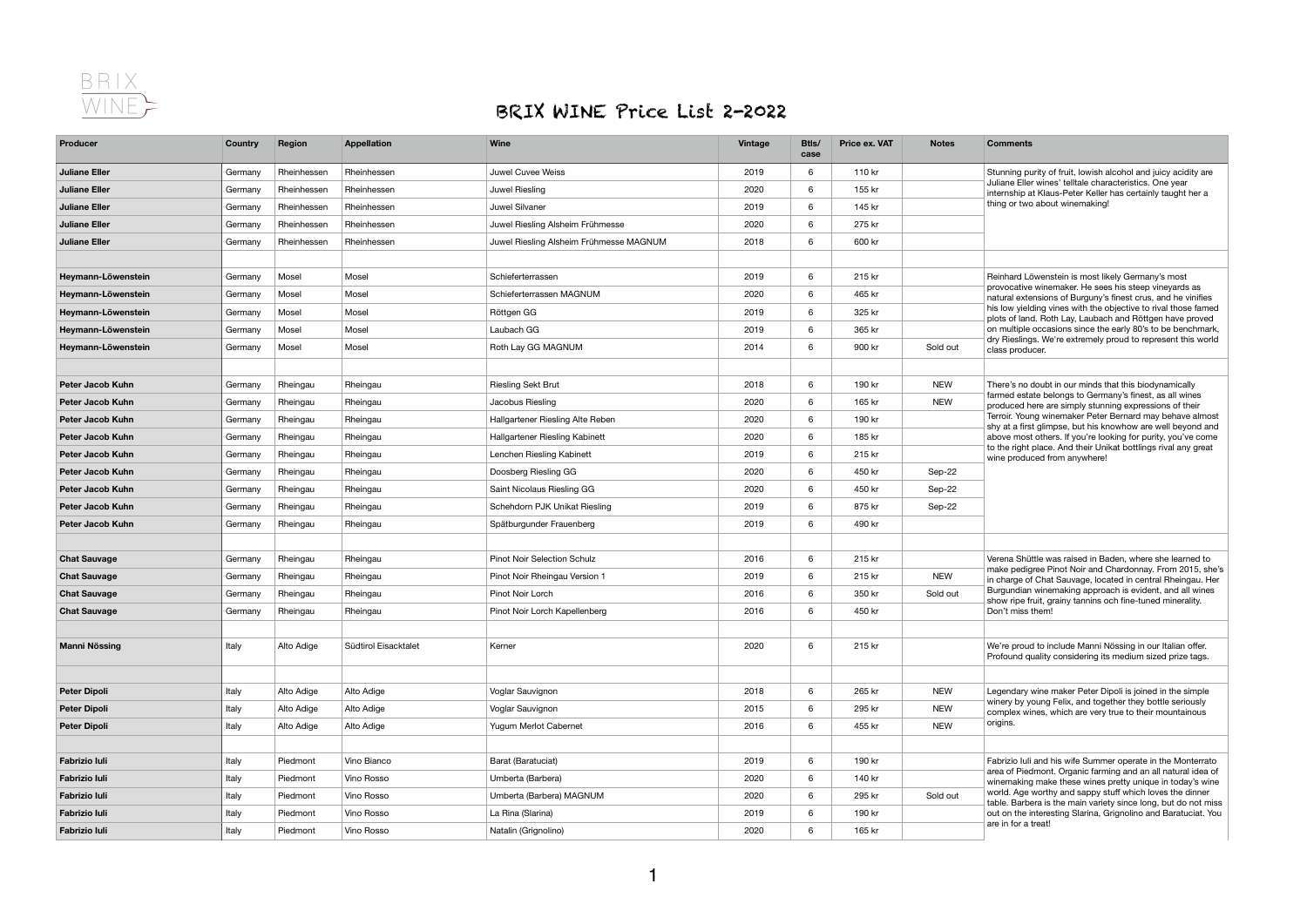| Vino Rosso<br>Ta Da! (Pinot Noir, Slarina, Grignolino, Baratuciat)<br>180 kr<br><b>Fabrizio Iuli</b><br>Italy<br>Piedmont<br>2020<br>6<br><b>Fabrizio luli</b><br>Italy<br>Vino Rosso<br>6<br>180 kr<br>Piedmont<br>Rossore (Barbera)<br>2018<br><b>Fabrizio Iuli</b><br>Italy<br>2018<br>6<br>395 kr<br>Vino Rosso<br>Rossore (Barbera) MAGNUM<br>Piedmont<br>Italy<br>2019<br>6<br>330 kr<br><b>Fabrizio Iuli</b><br>Piedmont<br>Vino Rosso<br>Barabba (Barbera)<br>Italy<br>250 kr<br><b>Fabrizio luli</b><br>Piedmont<br>Vino Rosso<br>Nino (PInot Nero)<br>2019<br>6<br><b>NEW</b><br>Italy<br>2019<br>6<br>250 kr<br><b>Fabrizio luli</b><br>Piedmont<br>Vino Rosso<br>Malidea (Nebbiolo)<br>$6\overline{6}$<br>2022<br>La Ca Növa<br>Piedmont<br>2020<br>185 kr<br>Italy<br>Nebbiolo d'Alba<br>Langhe Nebbiolo<br>Marco Rocca is a class act guy. One of the most humble<br>persons you'll ever meet, he always let his wines proceed<br>Italy<br>2019<br>6<br>Sold out<br>La Ca Növa<br>Piedmont<br>Barbaresco<br>On allocation<br>Barbaresco<br>him. Old vines in the best plots of the famous Barbaresco<br>Cru-vineyards Montefico and Montestefano both produce<br>La Ca Növa<br>Italy<br>Barbaresco Montefico Bric Mentina<br>2019<br>6<br>Piedmont<br>Barbaresco<br>On allocation<br>classically styled world class wines. Marcos way to handle<br>tannins is pretty special; early will you encounter such<br>Italy<br>La Ca Növa<br>Piedmont<br>Barbaresco<br>Barbaresco Montestefano<br>2019<br>6<br>On allocation<br>silkiness from Piedmont. When I found him with the 2011,<br>hes was happy to ship to anyone, now Wines are sold<br>though allocation. Amazing!<br>$6\overline{6}$<br>255 kr<br>Piedmont<br>2020<br><b>Fabio Gea</b><br>Italy<br>Dolcetto d'Alba<br>Pinotto<br><b>Fabio Gea</b><br>Italy<br>Vino Rosso<br>Cul Otte<br>6<br>365 kr<br>Piedmont<br>2020<br>Fabio Gea farms only 2 hectares of land, and from this tiny<br>piece of land no less than 11 different wines are born. These<br>425 kr<br>Italy<br><b>DNAss</b><br>2020<br>6<br><b>Fabio Gea</b><br>Vino Rosso<br>Piedmont<br>are unique expressions, not only from this great vineyard,<br>but they also mirror its creator. Fabio is without doubt not<br><b>Fabio Gea</b><br>Italy<br>Vino Rosso<br>Mushroom Panda<br>2020<br>6<br>375 kr<br>Piedmont<br>your average vintner! The names are well worth a few<br>Italy<br>Sold out<br><b>Fabio Gea</b><br>Langhe Rosso<br>Nòtu e l'Albera<br>2018<br>6<br>450 kr<br>minutes of translation, as they are brilliant. Just saying<br>Piedmont<br>6<br>Italy<br>2017<br>725 kr<br>Sold out<br><b>Fabio Gea</b><br>Piedmont<br>Langhe Nebbiolo<br>Nòtu preparava decotti di Parietaria al bue<br>2017<br>6<br><b>Fabio Gea</b><br>Italy<br>Nòtu Segovia le Gocce d'Acqua<br>765 kr<br>Piedmont<br>Sold out<br><b>Barbaresco</b><br>6<br>925 kr<br><b>Fabio Gea</b><br>Italy<br>Piedmont<br>Barbaresco Riserva<br>Nòtu Andava a Tartufi Senza il Cane<br>2015<br>Sold out<br><b>NEW</b><br>Italy<br>Piedmont<br>2021<br>6<br>155 kr<br><b>Francesco Rinaldi</b><br>Grignolino d'Asti<br>Grignolino<br>Needless it's an honor to represent one of the true classic<br>family estates in Piedmont; an area we're particularly fond of.<br><b>NEW</b><br>Italy<br>2021<br>6<br>Dolcetto d'Alba<br><b>Dolcetto Roussot</b><br>175 kr<br><b>Francesco Rinaldi</b><br>Piedmont<br>These naked expressions may demand some exercise to<br>fully appreciate, but once you do, you'll never go back.<br>2020<br>$6\overline{6}$<br>245 kr<br>Italy<br>Piedmont<br>Nebbiolo d'Alba<br>Langhe Nebbiolo (Cannubi)<br><b>Francesco Rinaldi</b><br>Paola Rinaldi manages to capture the essence of each<br>vineyard, of each parcel, and of each grape variety in an<br>Italy<br>Barolo<br>2017<br>6<br>385 kr<br><b>Francesco Rinaldi</b><br>Piedmont<br>Barolo<br>enviable way.<br>Italy<br>$6\overline{6}$<br>Barolo<br>Barolo Cannubi<br>2016<br>525 kr<br><b>Francesco Rinaldi</b><br>Piedmont<br><b>NEW</b><br>Italy<br>Piedmont<br>Barolo<br>Barolo Rocche dell'Annunziata<br>2018<br>6<br>565 kr<br><b>Francesco Rinaldi</b><br>6<br>850 kr<br><b>Francesco Rinaldi</b><br>Italy<br>Barolo<br>Barolo Cannubi Riserva<br>2015<br>Piedmont<br>2021<br>$6\overline{6}$<br><b>NEW</b><br>Raineri<br>Italy<br>Piedmont<br>Langhe Rosato<br>Langhe Rosato<br>145 kr<br>This young winery is located in Novello. Winemaker<br>Gianmatteo Raineri learned from the best, and he's still cellar<br><b>NEW</b><br>2021<br>$6\overline{6}$<br>Italy<br>Dogliani<br>Dogliani "Zovetto" Dolcetto<br>135 kr<br>Raineri<br>Piedmont<br>master enologist at pedigree producer Domenico Clerico.<br>Wines are raised in a classic way, yet polished, prices and<br>Nebbiolo d*Älba<br>Italy<br>$6\overline{6}$<br>Nebbiolo d'Alba "Snart"<br>2019<br>165 kr<br>Raineri<br>Piedmont<br>pure. It's great find and we're proud to include Raineri into<br><b>NEW</b><br>Barolo<br>6 <sup>1</sup><br>295 kr<br>Raineri<br>Italy<br>Piedmont<br>Barolo<br>2018<br>our portfolio.<br>Raineri<br>Italy<br>Piedmont<br>Barolo<br>Barolo Perno<br>2016<br>6<br>425 kr<br>Sold out<br>6<br>Italy<br>Barolo<br>Barolo Castleletto<br>2016<br>495 kr<br>Sold out<br>Raineri<br>Piedmont<br>2016<br>275 kr<br><b>Mauro Franchino</b><br>Italy<br>Piedmont<br>Gattinara<br>Gattinara<br>6<br>Well, sometimes the elite strangely enough flies under the<br>radar. This legendary estate encapsulates the essence of<br><b>Mauro Franchino</b><br>6<br>Italy<br>Gattinara<br>Gattinara<br>2018<br>295 kr<br>Oct-2022<br>Piedmont<br>Gatttinara, and we're very proud to offer Mauro's wines to<br>our discerning clients. Classic Nebbiolo at its best!<br>Oct-2022<br><b>Mauro Franchino</b><br>Gattinara Riserva<br>2016<br>6<br>455 kr<br>Italy<br>Piedmont<br>Gattinara | Producer | <b>Country</b> | <b>Region</b> | <b>Appellation</b> | <b>Wine</b> | <b>Vintage</b> | Btls/<br>case | <b>Price ex. VAT</b> | <b>Notes</b> | <b>Comments</b> |
|-----------------------------------------------------------------------------------------------------------------------------------------------------------------------------------------------------------------------------------------------------------------------------------------------------------------------------------------------------------------------------------------------------------------------------------------------------------------------------------------------------------------------------------------------------------------------------------------------------------------------------------------------------------------------------------------------------------------------------------------------------------------------------------------------------------------------------------------------------------------------------------------------------------------------------------------------------------------------------------------------------------------------------------------------------------------------------------------------------------------------------------------------------------------------------------------------------------------------------------------------------------------------------------------------------------------------------------------------------------------------------------------------------------------------------------------------------------------------------------------------------------------------------------------------------------------------------------------------------------------------------------------------------------------------------------------------------------------------------------------------------------------------------------------------------------------------------------------------------------------------------------------------------------------------------------------------------------------------------------------------------------------------------------------------------------------------------------------------------------------------------------------------------------------------------------------------------------------------------------------------------------------------------------------------------------------------------------------------------------------------------------------------------------------------------------------------------------------------------------------------------------------------------------------------------------------------------------------------------------------------------------------------------------------------------------------------------------------------------------------------------------------------------------------------------------------------------------------------------------------------------------------------------------------------------------------------------------------------------------------------------------------------------------------------------------------------------------------------------------------------------------------------------------------------------------------------------------------------------------------------------------------------------------------------------------------------------------------------------------------------------------------------------------------------------------------------------------------------------------------------------------------------------------------------------------------------------------------------------------------------------------------------------------------------------------------------------------------------------------------------------------------------------------------------------------------------------------------------------------------------------------------------------------------------------------------------------------------------------------------------------------------------------------------------------------------------------------------------------------------------------------------------------------------------------------------------------------------------------------------------------------------------------------------------------------------------------------------------------------------------------------------------------------------------------------------------------------------------------------------------------------------------------------------------------------------------------------------------------------------------------------------------------------------------------------------------------------------------------------------------------------------------------------------------------------------------------------------------------------------------------------------------------------------------------------------------------------------------------------------------------------------------------------------------------------------------------------------------------------------------------------------------------------------------------------------------------------------------------------------------------------------------------------------------------------------------------------------------------------------------------------------------------------------------------------------------------------------------------------------------------------------------------------------------------------------------------------------------------------------------------------------------------------------------------------------------------------------------------------------------------------------------------------------------------------------------------------------------------------------------------------|----------|----------------|---------------|--------------------|-------------|----------------|---------------|----------------------|--------------|-----------------|
|                                                                                                                                                                                                                                                                                                                                                                                                                                                                                                                                                                                                                                                                                                                                                                                                                                                                                                                                                                                                                                                                                                                                                                                                                                                                                                                                                                                                                                                                                                                                                                                                                                                                                                                                                                                                                                                                                                                                                                                                                                                                                                                                                                                                                                                                                                                                                                                                                                                                                                                                                                                                                                                                                                                                                                                                                                                                                                                                                                                                                                                                                                                                                                                                                                                                                                                                                                                                                                                                                                                                                                                                                                                                                                                                                                                                                                                                                                                                                                                                                                                                                                                                                                                                                                                                                                                                                                                                                                                                                                                                                                                                                                                                                                                                                                                                                                                                                                                                                                                                                                                                                                                                                                                                                                                                                                                                                                                                                                                                                                                                                                                                                                                                                                                                                                                                                                                                                   |          |                |               |                    |             |                |               |                      |              |                 |
|                                                                                                                                                                                                                                                                                                                                                                                                                                                                                                                                                                                                                                                                                                                                                                                                                                                                                                                                                                                                                                                                                                                                                                                                                                                                                                                                                                                                                                                                                                                                                                                                                                                                                                                                                                                                                                                                                                                                                                                                                                                                                                                                                                                                                                                                                                                                                                                                                                                                                                                                                                                                                                                                                                                                                                                                                                                                                                                                                                                                                                                                                                                                                                                                                                                                                                                                                                                                                                                                                                                                                                                                                                                                                                                                                                                                                                                                                                                                                                                                                                                                                                                                                                                                                                                                                                                                                                                                                                                                                                                                                                                                                                                                                                                                                                                                                                                                                                                                                                                                                                                                                                                                                                                                                                                                                                                                                                                                                                                                                                                                                                                                                                                                                                                                                                                                                                                                                   |          |                |               |                    |             |                |               |                      |              |                 |
|                                                                                                                                                                                                                                                                                                                                                                                                                                                                                                                                                                                                                                                                                                                                                                                                                                                                                                                                                                                                                                                                                                                                                                                                                                                                                                                                                                                                                                                                                                                                                                                                                                                                                                                                                                                                                                                                                                                                                                                                                                                                                                                                                                                                                                                                                                                                                                                                                                                                                                                                                                                                                                                                                                                                                                                                                                                                                                                                                                                                                                                                                                                                                                                                                                                                                                                                                                                                                                                                                                                                                                                                                                                                                                                                                                                                                                                                                                                                                                                                                                                                                                                                                                                                                                                                                                                                                                                                                                                                                                                                                                                                                                                                                                                                                                                                                                                                                                                                                                                                                                                                                                                                                                                                                                                                                                                                                                                                                                                                                                                                                                                                                                                                                                                                                                                                                                                                                   |          |                |               |                    |             |                |               |                      |              |                 |
|                                                                                                                                                                                                                                                                                                                                                                                                                                                                                                                                                                                                                                                                                                                                                                                                                                                                                                                                                                                                                                                                                                                                                                                                                                                                                                                                                                                                                                                                                                                                                                                                                                                                                                                                                                                                                                                                                                                                                                                                                                                                                                                                                                                                                                                                                                                                                                                                                                                                                                                                                                                                                                                                                                                                                                                                                                                                                                                                                                                                                                                                                                                                                                                                                                                                                                                                                                                                                                                                                                                                                                                                                                                                                                                                                                                                                                                                                                                                                                                                                                                                                                                                                                                                                                                                                                                                                                                                                                                                                                                                                                                                                                                                                                                                                                                                                                                                                                                                                                                                                                                                                                                                                                                                                                                                                                                                                                                                                                                                                                                                                                                                                                                                                                                                                                                                                                                                                   |          |                |               |                    |             |                |               |                      |              |                 |
|                                                                                                                                                                                                                                                                                                                                                                                                                                                                                                                                                                                                                                                                                                                                                                                                                                                                                                                                                                                                                                                                                                                                                                                                                                                                                                                                                                                                                                                                                                                                                                                                                                                                                                                                                                                                                                                                                                                                                                                                                                                                                                                                                                                                                                                                                                                                                                                                                                                                                                                                                                                                                                                                                                                                                                                                                                                                                                                                                                                                                                                                                                                                                                                                                                                                                                                                                                                                                                                                                                                                                                                                                                                                                                                                                                                                                                                                                                                                                                                                                                                                                                                                                                                                                                                                                                                                                                                                                                                                                                                                                                                                                                                                                                                                                                                                                                                                                                                                                                                                                                                                                                                                                                                                                                                                                                                                                                                                                                                                                                                                                                                                                                                                                                                                                                                                                                                                                   |          |                |               |                    |             |                |               |                      |              |                 |
|                                                                                                                                                                                                                                                                                                                                                                                                                                                                                                                                                                                                                                                                                                                                                                                                                                                                                                                                                                                                                                                                                                                                                                                                                                                                                                                                                                                                                                                                                                                                                                                                                                                                                                                                                                                                                                                                                                                                                                                                                                                                                                                                                                                                                                                                                                                                                                                                                                                                                                                                                                                                                                                                                                                                                                                                                                                                                                                                                                                                                                                                                                                                                                                                                                                                                                                                                                                                                                                                                                                                                                                                                                                                                                                                                                                                                                                                                                                                                                                                                                                                                                                                                                                                                                                                                                                                                                                                                                                                                                                                                                                                                                                                                                                                                                                                                                                                                                                                                                                                                                                                                                                                                                                                                                                                                                                                                                                                                                                                                                                                                                                                                                                                                                                                                                                                                                                                                   |          |                |               |                    |             |                |               |                      |              |                 |
|                                                                                                                                                                                                                                                                                                                                                                                                                                                                                                                                                                                                                                                                                                                                                                                                                                                                                                                                                                                                                                                                                                                                                                                                                                                                                                                                                                                                                                                                                                                                                                                                                                                                                                                                                                                                                                                                                                                                                                                                                                                                                                                                                                                                                                                                                                                                                                                                                                                                                                                                                                                                                                                                                                                                                                                                                                                                                                                                                                                                                                                                                                                                                                                                                                                                                                                                                                                                                                                                                                                                                                                                                                                                                                                                                                                                                                                                                                                                                                                                                                                                                                                                                                                                                                                                                                                                                                                                                                                                                                                                                                                                                                                                                                                                                                                                                                                                                                                                                                                                                                                                                                                                                                                                                                                                                                                                                                                                                                                                                                                                                                                                                                                                                                                                                                                                                                                                                   |          |                |               |                    |             |                |               |                      |              |                 |
|                                                                                                                                                                                                                                                                                                                                                                                                                                                                                                                                                                                                                                                                                                                                                                                                                                                                                                                                                                                                                                                                                                                                                                                                                                                                                                                                                                                                                                                                                                                                                                                                                                                                                                                                                                                                                                                                                                                                                                                                                                                                                                                                                                                                                                                                                                                                                                                                                                                                                                                                                                                                                                                                                                                                                                                                                                                                                                                                                                                                                                                                                                                                                                                                                                                                                                                                                                                                                                                                                                                                                                                                                                                                                                                                                                                                                                                                                                                                                                                                                                                                                                                                                                                                                                                                                                                                                                                                                                                                                                                                                                                                                                                                                                                                                                                                                                                                                                                                                                                                                                                                                                                                                                                                                                                                                                                                                                                                                                                                                                                                                                                                                                                                                                                                                                                                                                                                                   |          |                |               |                    |             |                |               |                      |              |                 |
|                                                                                                                                                                                                                                                                                                                                                                                                                                                                                                                                                                                                                                                                                                                                                                                                                                                                                                                                                                                                                                                                                                                                                                                                                                                                                                                                                                                                                                                                                                                                                                                                                                                                                                                                                                                                                                                                                                                                                                                                                                                                                                                                                                                                                                                                                                                                                                                                                                                                                                                                                                                                                                                                                                                                                                                                                                                                                                                                                                                                                                                                                                                                                                                                                                                                                                                                                                                                                                                                                                                                                                                                                                                                                                                                                                                                                                                                                                                                                                                                                                                                                                                                                                                                                                                                                                                                                                                                                                                                                                                                                                                                                                                                                                                                                                                                                                                                                                                                                                                                                                                                                                                                                                                                                                                                                                                                                                                                                                                                                                                                                                                                                                                                                                                                                                                                                                                                                   |          |                |               |                    |             |                |               |                      |              |                 |
|                                                                                                                                                                                                                                                                                                                                                                                                                                                                                                                                                                                                                                                                                                                                                                                                                                                                                                                                                                                                                                                                                                                                                                                                                                                                                                                                                                                                                                                                                                                                                                                                                                                                                                                                                                                                                                                                                                                                                                                                                                                                                                                                                                                                                                                                                                                                                                                                                                                                                                                                                                                                                                                                                                                                                                                                                                                                                                                                                                                                                                                                                                                                                                                                                                                                                                                                                                                                                                                                                                                                                                                                                                                                                                                                                                                                                                                                                                                                                                                                                                                                                                                                                                                                                                                                                                                                                                                                                                                                                                                                                                                                                                                                                                                                                                                                                                                                                                                                                                                                                                                                                                                                                                                                                                                                                                                                                                                                                                                                                                                                                                                                                                                                                                                                                                                                                                                                                   |          |                |               |                    |             |                |               |                      |              |                 |
|                                                                                                                                                                                                                                                                                                                                                                                                                                                                                                                                                                                                                                                                                                                                                                                                                                                                                                                                                                                                                                                                                                                                                                                                                                                                                                                                                                                                                                                                                                                                                                                                                                                                                                                                                                                                                                                                                                                                                                                                                                                                                                                                                                                                                                                                                                                                                                                                                                                                                                                                                                                                                                                                                                                                                                                                                                                                                                                                                                                                                                                                                                                                                                                                                                                                                                                                                                                                                                                                                                                                                                                                                                                                                                                                                                                                                                                                                                                                                                                                                                                                                                                                                                                                                                                                                                                                                                                                                                                                                                                                                                                                                                                                                                                                                                                                                                                                                                                                                                                                                                                                                                                                                                                                                                                                                                                                                                                                                                                                                                                                                                                                                                                                                                                                                                                                                                                                                   |          |                |               |                    |             |                |               |                      |              |                 |
|                                                                                                                                                                                                                                                                                                                                                                                                                                                                                                                                                                                                                                                                                                                                                                                                                                                                                                                                                                                                                                                                                                                                                                                                                                                                                                                                                                                                                                                                                                                                                                                                                                                                                                                                                                                                                                                                                                                                                                                                                                                                                                                                                                                                                                                                                                                                                                                                                                                                                                                                                                                                                                                                                                                                                                                                                                                                                                                                                                                                                                                                                                                                                                                                                                                                                                                                                                                                                                                                                                                                                                                                                                                                                                                                                                                                                                                                                                                                                                                                                                                                                                                                                                                                                                                                                                                                                                                                                                                                                                                                                                                                                                                                                                                                                                                                                                                                                                                                                                                                                                                                                                                                                                                                                                                                                                                                                                                                                                                                                                                                                                                                                                                                                                                                                                                                                                                                                   |          |                |               |                    |             |                |               |                      |              |                 |
|                                                                                                                                                                                                                                                                                                                                                                                                                                                                                                                                                                                                                                                                                                                                                                                                                                                                                                                                                                                                                                                                                                                                                                                                                                                                                                                                                                                                                                                                                                                                                                                                                                                                                                                                                                                                                                                                                                                                                                                                                                                                                                                                                                                                                                                                                                                                                                                                                                                                                                                                                                                                                                                                                                                                                                                                                                                                                                                                                                                                                                                                                                                                                                                                                                                                                                                                                                                                                                                                                                                                                                                                                                                                                                                                                                                                                                                                                                                                                                                                                                                                                                                                                                                                                                                                                                                                                                                                                                                                                                                                                                                                                                                                                                                                                                                                                                                                                                                                                                                                                                                                                                                                                                                                                                                                                                                                                                                                                                                                                                                                                                                                                                                                                                                                                                                                                                                                                   |          |                |               |                    |             |                |               |                      |              |                 |
|                                                                                                                                                                                                                                                                                                                                                                                                                                                                                                                                                                                                                                                                                                                                                                                                                                                                                                                                                                                                                                                                                                                                                                                                                                                                                                                                                                                                                                                                                                                                                                                                                                                                                                                                                                                                                                                                                                                                                                                                                                                                                                                                                                                                                                                                                                                                                                                                                                                                                                                                                                                                                                                                                                                                                                                                                                                                                                                                                                                                                                                                                                                                                                                                                                                                                                                                                                                                                                                                                                                                                                                                                                                                                                                                                                                                                                                                                                                                                                                                                                                                                                                                                                                                                                                                                                                                                                                                                                                                                                                                                                                                                                                                                                                                                                                                                                                                                                                                                                                                                                                                                                                                                                                                                                                                                                                                                                                                                                                                                                                                                                                                                                                                                                                                                                                                                                                                                   |          |                |               |                    |             |                |               |                      |              |                 |
|                                                                                                                                                                                                                                                                                                                                                                                                                                                                                                                                                                                                                                                                                                                                                                                                                                                                                                                                                                                                                                                                                                                                                                                                                                                                                                                                                                                                                                                                                                                                                                                                                                                                                                                                                                                                                                                                                                                                                                                                                                                                                                                                                                                                                                                                                                                                                                                                                                                                                                                                                                                                                                                                                                                                                                                                                                                                                                                                                                                                                                                                                                                                                                                                                                                                                                                                                                                                                                                                                                                                                                                                                                                                                                                                                                                                                                                                                                                                                                                                                                                                                                                                                                                                                                                                                                                                                                                                                                                                                                                                                                                                                                                                                                                                                                                                                                                                                                                                                                                                                                                                                                                                                                                                                                                                                                                                                                                                                                                                                                                                                                                                                                                                                                                                                                                                                                                                                   |          |                |               |                    |             |                |               |                      |              |                 |
|                                                                                                                                                                                                                                                                                                                                                                                                                                                                                                                                                                                                                                                                                                                                                                                                                                                                                                                                                                                                                                                                                                                                                                                                                                                                                                                                                                                                                                                                                                                                                                                                                                                                                                                                                                                                                                                                                                                                                                                                                                                                                                                                                                                                                                                                                                                                                                                                                                                                                                                                                                                                                                                                                                                                                                                                                                                                                                                                                                                                                                                                                                                                                                                                                                                                                                                                                                                                                                                                                                                                                                                                                                                                                                                                                                                                                                                                                                                                                                                                                                                                                                                                                                                                                                                                                                                                                                                                                                                                                                                                                                                                                                                                                                                                                                                                                                                                                                                                                                                                                                                                                                                                                                                                                                                                                                                                                                                                                                                                                                                                                                                                                                                                                                                                                                                                                                                                                   |          |                |               |                    |             |                |               |                      |              |                 |
|                                                                                                                                                                                                                                                                                                                                                                                                                                                                                                                                                                                                                                                                                                                                                                                                                                                                                                                                                                                                                                                                                                                                                                                                                                                                                                                                                                                                                                                                                                                                                                                                                                                                                                                                                                                                                                                                                                                                                                                                                                                                                                                                                                                                                                                                                                                                                                                                                                                                                                                                                                                                                                                                                                                                                                                                                                                                                                                                                                                                                                                                                                                                                                                                                                                                                                                                                                                                                                                                                                                                                                                                                                                                                                                                                                                                                                                                                                                                                                                                                                                                                                                                                                                                                                                                                                                                                                                                                                                                                                                                                                                                                                                                                                                                                                                                                                                                                                                                                                                                                                                                                                                                                                                                                                                                                                                                                                                                                                                                                                                                                                                                                                                                                                                                                                                                                                                                                   |          |                |               |                    |             |                |               |                      |              |                 |
|                                                                                                                                                                                                                                                                                                                                                                                                                                                                                                                                                                                                                                                                                                                                                                                                                                                                                                                                                                                                                                                                                                                                                                                                                                                                                                                                                                                                                                                                                                                                                                                                                                                                                                                                                                                                                                                                                                                                                                                                                                                                                                                                                                                                                                                                                                                                                                                                                                                                                                                                                                                                                                                                                                                                                                                                                                                                                                                                                                                                                                                                                                                                                                                                                                                                                                                                                                                                                                                                                                                                                                                                                                                                                                                                                                                                                                                                                                                                                                                                                                                                                                                                                                                                                                                                                                                                                                                                                                                                                                                                                                                                                                                                                                                                                                                                                                                                                                                                                                                                                                                                                                                                                                                                                                                                                                                                                                                                                                                                                                                                                                                                                                                                                                                                                                                                                                                                                   |          |                |               |                    |             |                |               |                      |              |                 |
|                                                                                                                                                                                                                                                                                                                                                                                                                                                                                                                                                                                                                                                                                                                                                                                                                                                                                                                                                                                                                                                                                                                                                                                                                                                                                                                                                                                                                                                                                                                                                                                                                                                                                                                                                                                                                                                                                                                                                                                                                                                                                                                                                                                                                                                                                                                                                                                                                                                                                                                                                                                                                                                                                                                                                                                                                                                                                                                                                                                                                                                                                                                                                                                                                                                                                                                                                                                                                                                                                                                                                                                                                                                                                                                                                                                                                                                                                                                                                                                                                                                                                                                                                                                                                                                                                                                                                                                                                                                                                                                                                                                                                                                                                                                                                                                                                                                                                                                                                                                                                                                                                                                                                                                                                                                                                                                                                                                                                                                                                                                                                                                                                                                                                                                                                                                                                                                                                   |          |                |               |                    |             |                |               |                      |              |                 |
|                                                                                                                                                                                                                                                                                                                                                                                                                                                                                                                                                                                                                                                                                                                                                                                                                                                                                                                                                                                                                                                                                                                                                                                                                                                                                                                                                                                                                                                                                                                                                                                                                                                                                                                                                                                                                                                                                                                                                                                                                                                                                                                                                                                                                                                                                                                                                                                                                                                                                                                                                                                                                                                                                                                                                                                                                                                                                                                                                                                                                                                                                                                                                                                                                                                                                                                                                                                                                                                                                                                                                                                                                                                                                                                                                                                                                                                                                                                                                                                                                                                                                                                                                                                                                                                                                                                                                                                                                                                                                                                                                                                                                                                                                                                                                                                                                                                                                                                                                                                                                                                                                                                                                                                                                                                                                                                                                                                                                                                                                                                                                                                                                                                                                                                                                                                                                                                                                   |          |                |               |                    |             |                |               |                      |              |                 |
|                                                                                                                                                                                                                                                                                                                                                                                                                                                                                                                                                                                                                                                                                                                                                                                                                                                                                                                                                                                                                                                                                                                                                                                                                                                                                                                                                                                                                                                                                                                                                                                                                                                                                                                                                                                                                                                                                                                                                                                                                                                                                                                                                                                                                                                                                                                                                                                                                                                                                                                                                                                                                                                                                                                                                                                                                                                                                                                                                                                                                                                                                                                                                                                                                                                                                                                                                                                                                                                                                                                                                                                                                                                                                                                                                                                                                                                                                                                                                                                                                                                                                                                                                                                                                                                                                                                                                                                                                                                                                                                                                                                                                                                                                                                                                                                                                                                                                                                                                                                                                                                                                                                                                                                                                                                                                                                                                                                                                                                                                                                                                                                                                                                                                                                                                                                                                                                                                   |          |                |               |                    |             |                |               |                      |              |                 |
|                                                                                                                                                                                                                                                                                                                                                                                                                                                                                                                                                                                                                                                                                                                                                                                                                                                                                                                                                                                                                                                                                                                                                                                                                                                                                                                                                                                                                                                                                                                                                                                                                                                                                                                                                                                                                                                                                                                                                                                                                                                                                                                                                                                                                                                                                                                                                                                                                                                                                                                                                                                                                                                                                                                                                                                                                                                                                                                                                                                                                                                                                                                                                                                                                                                                                                                                                                                                                                                                                                                                                                                                                                                                                                                                                                                                                                                                                                                                                                                                                                                                                                                                                                                                                                                                                                                                                                                                                                                                                                                                                                                                                                                                                                                                                                                                                                                                                                                                                                                                                                                                                                                                                                                                                                                                                                                                                                                                                                                                                                                                                                                                                                                                                                                                                                                                                                                                                   |          |                |               |                    |             |                |               |                      |              |                 |
|                                                                                                                                                                                                                                                                                                                                                                                                                                                                                                                                                                                                                                                                                                                                                                                                                                                                                                                                                                                                                                                                                                                                                                                                                                                                                                                                                                                                                                                                                                                                                                                                                                                                                                                                                                                                                                                                                                                                                                                                                                                                                                                                                                                                                                                                                                                                                                                                                                                                                                                                                                                                                                                                                                                                                                                                                                                                                                                                                                                                                                                                                                                                                                                                                                                                                                                                                                                                                                                                                                                                                                                                                                                                                                                                                                                                                                                                                                                                                                                                                                                                                                                                                                                                                                                                                                                                                                                                                                                                                                                                                                                                                                                                                                                                                                                                                                                                                                                                                                                                                                                                                                                                                                                                                                                                                                                                                                                                                                                                                                                                                                                                                                                                                                                                                                                                                                                                                   |          |                |               |                    |             |                |               |                      |              |                 |
|                                                                                                                                                                                                                                                                                                                                                                                                                                                                                                                                                                                                                                                                                                                                                                                                                                                                                                                                                                                                                                                                                                                                                                                                                                                                                                                                                                                                                                                                                                                                                                                                                                                                                                                                                                                                                                                                                                                                                                                                                                                                                                                                                                                                                                                                                                                                                                                                                                                                                                                                                                                                                                                                                                                                                                                                                                                                                                                                                                                                                                                                                                                                                                                                                                                                                                                                                                                                                                                                                                                                                                                                                                                                                                                                                                                                                                                                                                                                                                                                                                                                                                                                                                                                                                                                                                                                                                                                                                                                                                                                                                                                                                                                                                                                                                                                                                                                                                                                                                                                                                                                                                                                                                                                                                                                                                                                                                                                                                                                                                                                                                                                                                                                                                                                                                                                                                                                                   |          |                |               |                    |             |                |               |                      |              |                 |
|                                                                                                                                                                                                                                                                                                                                                                                                                                                                                                                                                                                                                                                                                                                                                                                                                                                                                                                                                                                                                                                                                                                                                                                                                                                                                                                                                                                                                                                                                                                                                                                                                                                                                                                                                                                                                                                                                                                                                                                                                                                                                                                                                                                                                                                                                                                                                                                                                                                                                                                                                                                                                                                                                                                                                                                                                                                                                                                                                                                                                                                                                                                                                                                                                                                                                                                                                                                                                                                                                                                                                                                                                                                                                                                                                                                                                                                                                                                                                                                                                                                                                                                                                                                                                                                                                                                                                                                                                                                                                                                                                                                                                                                                                                                                                                                                                                                                                                                                                                                                                                                                                                                                                                                                                                                                                                                                                                                                                                                                                                                                                                                                                                                                                                                                                                                                                                                                                   |          |                |               |                    |             |                |               |                      |              |                 |
|                                                                                                                                                                                                                                                                                                                                                                                                                                                                                                                                                                                                                                                                                                                                                                                                                                                                                                                                                                                                                                                                                                                                                                                                                                                                                                                                                                                                                                                                                                                                                                                                                                                                                                                                                                                                                                                                                                                                                                                                                                                                                                                                                                                                                                                                                                                                                                                                                                                                                                                                                                                                                                                                                                                                                                                                                                                                                                                                                                                                                                                                                                                                                                                                                                                                                                                                                                                                                                                                                                                                                                                                                                                                                                                                                                                                                                                                                                                                                                                                                                                                                                                                                                                                                                                                                                                                                                                                                                                                                                                                                                                                                                                                                                                                                                                                                                                                                                                                                                                                                                                                                                                                                                                                                                                                                                                                                                                                                                                                                                                                                                                                                                                                                                                                                                                                                                                                                   |          |                |               |                    |             |                |               |                      |              |                 |
|                                                                                                                                                                                                                                                                                                                                                                                                                                                                                                                                                                                                                                                                                                                                                                                                                                                                                                                                                                                                                                                                                                                                                                                                                                                                                                                                                                                                                                                                                                                                                                                                                                                                                                                                                                                                                                                                                                                                                                                                                                                                                                                                                                                                                                                                                                                                                                                                                                                                                                                                                                                                                                                                                                                                                                                                                                                                                                                                                                                                                                                                                                                                                                                                                                                                                                                                                                                                                                                                                                                                                                                                                                                                                                                                                                                                                                                                                                                                                                                                                                                                                                                                                                                                                                                                                                                                                                                                                                                                                                                                                                                                                                                                                                                                                                                                                                                                                                                                                                                                                                                                                                                                                                                                                                                                                                                                                                                                                                                                                                                                                                                                                                                                                                                                                                                                                                                                                   |          |                |               |                    |             |                |               |                      |              |                 |
|                                                                                                                                                                                                                                                                                                                                                                                                                                                                                                                                                                                                                                                                                                                                                                                                                                                                                                                                                                                                                                                                                                                                                                                                                                                                                                                                                                                                                                                                                                                                                                                                                                                                                                                                                                                                                                                                                                                                                                                                                                                                                                                                                                                                                                                                                                                                                                                                                                                                                                                                                                                                                                                                                                                                                                                                                                                                                                                                                                                                                                                                                                                                                                                                                                                                                                                                                                                                                                                                                                                                                                                                                                                                                                                                                                                                                                                                                                                                                                                                                                                                                                                                                                                                                                                                                                                                                                                                                                                                                                                                                                                                                                                                                                                                                                                                                                                                                                                                                                                                                                                                                                                                                                                                                                                                                                                                                                                                                                                                                                                                                                                                                                                                                                                                                                                                                                                                                   |          |                |               |                    |             |                |               |                      |              |                 |
|                                                                                                                                                                                                                                                                                                                                                                                                                                                                                                                                                                                                                                                                                                                                                                                                                                                                                                                                                                                                                                                                                                                                                                                                                                                                                                                                                                                                                                                                                                                                                                                                                                                                                                                                                                                                                                                                                                                                                                                                                                                                                                                                                                                                                                                                                                                                                                                                                                                                                                                                                                                                                                                                                                                                                                                                                                                                                                                                                                                                                                                                                                                                                                                                                                                                                                                                                                                                                                                                                                                                                                                                                                                                                                                                                                                                                                                                                                                                                                                                                                                                                                                                                                                                                                                                                                                                                                                                                                                                                                                                                                                                                                                                                                                                                                                                                                                                                                                                                                                                                                                                                                                                                                                                                                                                                                                                                                                                                                                                                                                                                                                                                                                                                                                                                                                                                                                                                   |          |                |               |                    |             |                |               |                      |              |                 |
|                                                                                                                                                                                                                                                                                                                                                                                                                                                                                                                                                                                                                                                                                                                                                                                                                                                                                                                                                                                                                                                                                                                                                                                                                                                                                                                                                                                                                                                                                                                                                                                                                                                                                                                                                                                                                                                                                                                                                                                                                                                                                                                                                                                                                                                                                                                                                                                                                                                                                                                                                                                                                                                                                                                                                                                                                                                                                                                                                                                                                                                                                                                                                                                                                                                                                                                                                                                                                                                                                                                                                                                                                                                                                                                                                                                                                                                                                                                                                                                                                                                                                                                                                                                                                                                                                                                                                                                                                                                                                                                                                                                                                                                                                                                                                                                                                                                                                                                                                                                                                                                                                                                                                                                                                                                                                                                                                                                                                                                                                                                                                                                                                                                                                                                                                                                                                                                                                   |          |                |               |                    |             |                |               |                      |              |                 |
|                                                                                                                                                                                                                                                                                                                                                                                                                                                                                                                                                                                                                                                                                                                                                                                                                                                                                                                                                                                                                                                                                                                                                                                                                                                                                                                                                                                                                                                                                                                                                                                                                                                                                                                                                                                                                                                                                                                                                                                                                                                                                                                                                                                                                                                                                                                                                                                                                                                                                                                                                                                                                                                                                                                                                                                                                                                                                                                                                                                                                                                                                                                                                                                                                                                                                                                                                                                                                                                                                                                                                                                                                                                                                                                                                                                                                                                                                                                                                                                                                                                                                                                                                                                                                                                                                                                                                                                                                                                                                                                                                                                                                                                                                                                                                                                                                                                                                                                                                                                                                                                                                                                                                                                                                                                                                                                                                                                                                                                                                                                                                                                                                                                                                                                                                                                                                                                                                   |          |                |               |                    |             |                |               |                      |              |                 |
|                                                                                                                                                                                                                                                                                                                                                                                                                                                                                                                                                                                                                                                                                                                                                                                                                                                                                                                                                                                                                                                                                                                                                                                                                                                                                                                                                                                                                                                                                                                                                                                                                                                                                                                                                                                                                                                                                                                                                                                                                                                                                                                                                                                                                                                                                                                                                                                                                                                                                                                                                                                                                                                                                                                                                                                                                                                                                                                                                                                                                                                                                                                                                                                                                                                                                                                                                                                                                                                                                                                                                                                                                                                                                                                                                                                                                                                                                                                                                                                                                                                                                                                                                                                                                                                                                                                                                                                                                                                                                                                                                                                                                                                                                                                                                                                                                                                                                                                                                                                                                                                                                                                                                                                                                                                                                                                                                                                                                                                                                                                                                                                                                                                                                                                                                                                                                                                                                   |          |                |               |                    |             |                |               |                      |              |                 |
|                                                                                                                                                                                                                                                                                                                                                                                                                                                                                                                                                                                                                                                                                                                                                                                                                                                                                                                                                                                                                                                                                                                                                                                                                                                                                                                                                                                                                                                                                                                                                                                                                                                                                                                                                                                                                                                                                                                                                                                                                                                                                                                                                                                                                                                                                                                                                                                                                                                                                                                                                                                                                                                                                                                                                                                                                                                                                                                                                                                                                                                                                                                                                                                                                                                                                                                                                                                                                                                                                                                                                                                                                                                                                                                                                                                                                                                                                                                                                                                                                                                                                                                                                                                                                                                                                                                                                                                                                                                                                                                                                                                                                                                                                                                                                                                                                                                                                                                                                                                                                                                                                                                                                                                                                                                                                                                                                                                                                                                                                                                                                                                                                                                                                                                                                                                                                                                                                   |          |                |               |                    |             |                |               |                      |              |                 |
|                                                                                                                                                                                                                                                                                                                                                                                                                                                                                                                                                                                                                                                                                                                                                                                                                                                                                                                                                                                                                                                                                                                                                                                                                                                                                                                                                                                                                                                                                                                                                                                                                                                                                                                                                                                                                                                                                                                                                                                                                                                                                                                                                                                                                                                                                                                                                                                                                                                                                                                                                                                                                                                                                                                                                                                                                                                                                                                                                                                                                                                                                                                                                                                                                                                                                                                                                                                                                                                                                                                                                                                                                                                                                                                                                                                                                                                                                                                                                                                                                                                                                                                                                                                                                                                                                                                                                                                                                                                                                                                                                                                                                                                                                                                                                                                                                                                                                                                                                                                                                                                                                                                                                                                                                                                                                                                                                                                                                                                                                                                                                                                                                                                                                                                                                                                                                                                                                   |          |                |               |                    |             |                |               |                      |              |                 |
|                                                                                                                                                                                                                                                                                                                                                                                                                                                                                                                                                                                                                                                                                                                                                                                                                                                                                                                                                                                                                                                                                                                                                                                                                                                                                                                                                                                                                                                                                                                                                                                                                                                                                                                                                                                                                                                                                                                                                                                                                                                                                                                                                                                                                                                                                                                                                                                                                                                                                                                                                                                                                                                                                                                                                                                                                                                                                                                                                                                                                                                                                                                                                                                                                                                                                                                                                                                                                                                                                                                                                                                                                                                                                                                                                                                                                                                                                                                                                                                                                                                                                                                                                                                                                                                                                                                                                                                                                                                                                                                                                                                                                                                                                                                                                                                                                                                                                                                                                                                                                                                                                                                                                                                                                                                                                                                                                                                                                                                                                                                                                                                                                                                                                                                                                                                                                                                                                   |          |                |               |                    |             |                |               |                      |              |                 |
|                                                                                                                                                                                                                                                                                                                                                                                                                                                                                                                                                                                                                                                                                                                                                                                                                                                                                                                                                                                                                                                                                                                                                                                                                                                                                                                                                                                                                                                                                                                                                                                                                                                                                                                                                                                                                                                                                                                                                                                                                                                                                                                                                                                                                                                                                                                                                                                                                                                                                                                                                                                                                                                                                                                                                                                                                                                                                                                                                                                                                                                                                                                                                                                                                                                                                                                                                                                                                                                                                                                                                                                                                                                                                                                                                                                                                                                                                                                                                                                                                                                                                                                                                                                                                                                                                                                                                                                                                                                                                                                                                                                                                                                                                                                                                                                                                                                                                                                                                                                                                                                                                                                                                                                                                                                                                                                                                                                                                                                                                                                                                                                                                                                                                                                                                                                                                                                                                   |          |                |               |                    |             |                |               |                      |              |                 |
|                                                                                                                                                                                                                                                                                                                                                                                                                                                                                                                                                                                                                                                                                                                                                                                                                                                                                                                                                                                                                                                                                                                                                                                                                                                                                                                                                                                                                                                                                                                                                                                                                                                                                                                                                                                                                                                                                                                                                                                                                                                                                                                                                                                                                                                                                                                                                                                                                                                                                                                                                                                                                                                                                                                                                                                                                                                                                                                                                                                                                                                                                                                                                                                                                                                                                                                                                                                                                                                                                                                                                                                                                                                                                                                                                                                                                                                                                                                                                                                                                                                                                                                                                                                                                                                                                                                                                                                                                                                                                                                                                                                                                                                                                                                                                                                                                                                                                                                                                                                                                                                                                                                                                                                                                                                                                                                                                                                                                                                                                                                                                                                                                                                                                                                                                                                                                                                                                   |          |                |               |                    |             |                |               |                      |              |                 |
|                                                                                                                                                                                                                                                                                                                                                                                                                                                                                                                                                                                                                                                                                                                                                                                                                                                                                                                                                                                                                                                                                                                                                                                                                                                                                                                                                                                                                                                                                                                                                                                                                                                                                                                                                                                                                                                                                                                                                                                                                                                                                                                                                                                                                                                                                                                                                                                                                                                                                                                                                                                                                                                                                                                                                                                                                                                                                                                                                                                                                                                                                                                                                                                                                                                                                                                                                                                                                                                                                                                                                                                                                                                                                                                                                                                                                                                                                                                                                                                                                                                                                                                                                                                                                                                                                                                                                                                                                                                                                                                                                                                                                                                                                                                                                                                                                                                                                                                                                                                                                                                                                                                                                                                                                                                                                                                                                                                                                                                                                                                                                                                                                                                                                                                                                                                                                                                                                   |          |                |               |                    |             |                |               |                      |              |                 |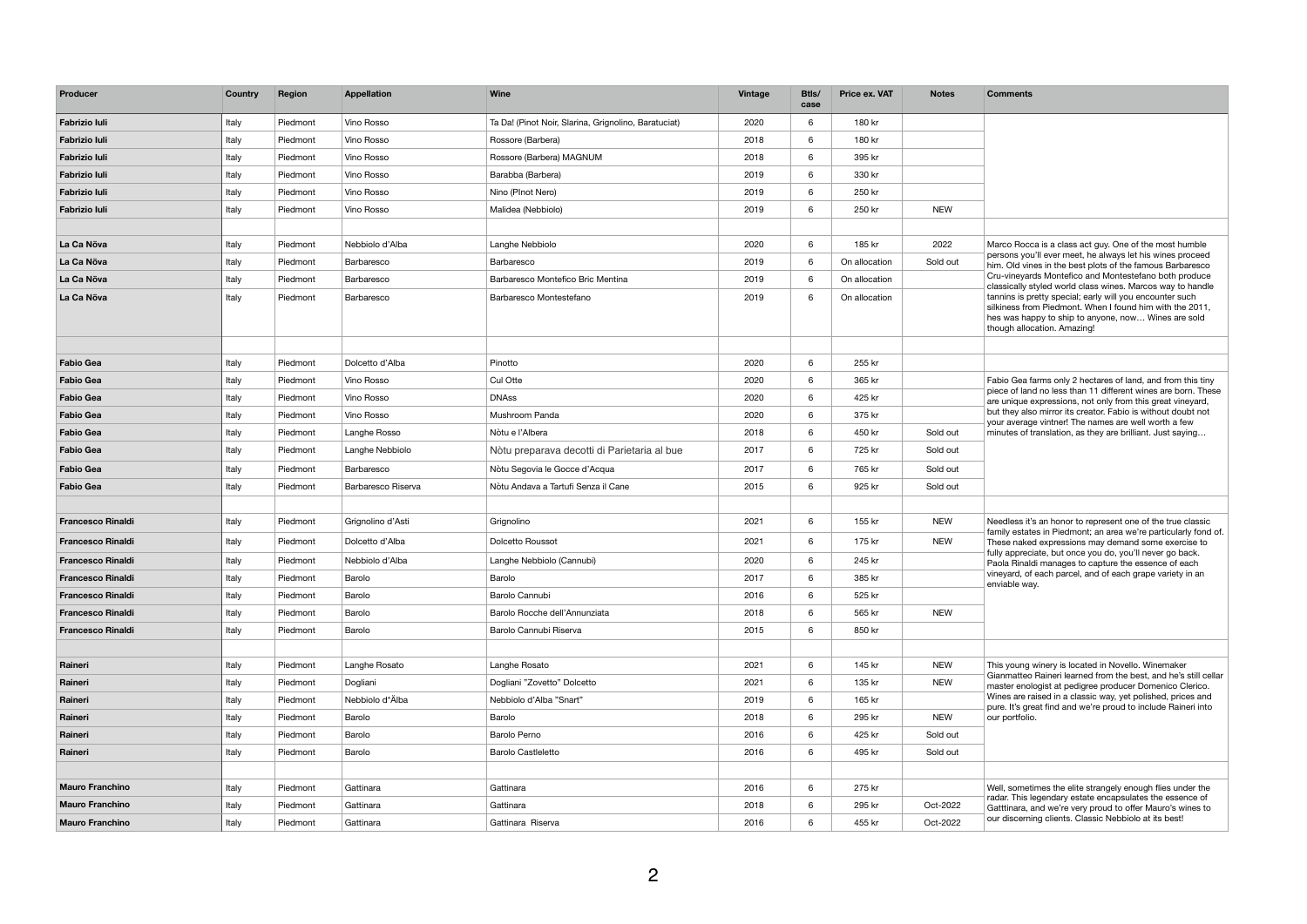| Producer                | <b>Country</b> | Region   | <b>Appellation</b>     | <b>Wine</b>                                   | <b>Vintage</b> | Btls/<br>case   | <b>Price ex. VAT</b> | <b>Notes</b> | <b>Comments</b>                                                                                                                                                                       |
|-------------------------|----------------|----------|------------------------|-----------------------------------------------|----------------|-----------------|----------------------|--------------|---------------------------------------------------------------------------------------------------------------------------------------------------------------------------------------|
|                         |                |          |                        |                                               |                |                 |                      |              |                                                                                                                                                                                       |
| <b>Briamara</b>         | Italy          | Piedmont | Erbalude di Caluso     | Biancomano                                    | 2020           | 6 <sup>1</sup>  | 125 kr               |              | Interesting stuff from the Erbaluce variety, a true hidden                                                                                                                            |
| <b>Briamara</b>         | Italy          | Piedmont | Erbalude di Caluso     | Brix d'la Gesia                               | 2020           | 6               | 165 kr               | Sold out     | treasure from northern Piedmont. Sustainably farmed<br>vineyards, and clever cellar work result in wines very true to<br>its unique origin.                                           |
|                         |                |          |                        |                                               |                |                 |                      |              |                                                                                                                                                                                       |
| <b>Davide Carlone</b>   | Italy          | Piedmont | Colline Novaresi       | Vespolina                                     | 2019           | 6               | 165 kr               |              | Most likely, Davide Carlone is the new rising star in Alta                                                                                                                            |
| <b>Davide Carlone</b>   | Italy          | Piedmont | Colline Novaresi       | Croatina                                      | 2019           | 6               | 165 kr               | Sold out     | Langa. His wines possess rich fruit, yet are all built around a<br>mineral core of spice and stoniness. These are brilliant                                                           |
| <b>Davide Carlone</b>   | Italy          | Piedmont | Boca                   | Boca                                          | 2017           | 6               | 265 kr               | Sold out     | wines, and they're not to be missed!                                                                                                                                                  |
|                         |                |          |                        |                                               |                |                 |                      |              |                                                                                                                                                                                       |
| Le Marie                | Italy          | Piedmont | Vino Bianco            | Blanc de Lissart (Malvasia Moscata)           | 2020           | $6\overline{6}$ | 140 kr               |              | Located in western Piedmont, within the Pinerolese<br>appellation, these personal interpretations of Piedmont's                                                                       |
| <b>Le Marie</b>         | Italy          | Piedmont | Vino Bianco            | Blanc de Lissart (Malvasia Moscata) MAGNUM    | 2018           | 6               | 310 kr               |              | renowned varieties, tastes well, personal. But the coolest                                                                                                                            |
| <b>Le Marie</b>         | Italy          | Piedmont | Vino Spumante          | Spumante Pas Dosé (Chardonnay, Pinot Noir)    | <b>NV</b>      | 6               | 190 kr               |              | thing here, is the unique red field blend and the one-of-a-<br>kind Malvasia Moscata. Brilliant sparkling too, produced                                                               |
| Le Marie                | Italy          | Piedmont | Vino Bianco            | Ninin Orange (Malvasia Moscata)               | 2018           | 6               | 160 kr               |              | according to the classic method.                                                                                                                                                      |
| <b>Le Marie</b>         | Italy          | Piedmont | Vino Bianco            | Doux de Lissart (Malvasia Moscata) HALVFLASKA | 2018           | 6               | 235 kr               | <b>NEW</b>   |                                                                                                                                                                                       |
| Le Marie                | Italy          | Piedmont | Pinerolese Rosso       | Débarges (Nebbiolo)                           | 2018           | 6               | 150 kr               |              |                                                                                                                                                                                       |
| <b>Le Marie</b>         | Italy          | Piedmont | Pinerolese Rosso       | Débarges (Nebbiolo) MAGNUM                    | 2019           | 6               | 335 kr               |              |                                                                                                                                                                                       |
| <b>Le Marie</b>         | Italy          | Piedmont | Pinerolese Rosso       | Rouge de Lissart                              | 2019           | 6               | 140 kr               |              |                                                                                                                                                                                       |
| <b>Le Marie</b>         | Italy          | Piedmont | Pinerolese Rosso       | Rouge de Lissart MAGNUM                       | 2019           | $6\overline{6}$ | 310 kr               |              |                                                                                                                                                                                       |
| Nec-Otium               | Italy          | Friuli   | Venezia Giulia         | Pinot Grigio                                  | 2020           | 12              | 95 kr                |              | This brand is run by Christian Patat of Ronco del Gnemiz<br>and Miani fame. Unlike normal negotiant companies, it's<br>based on "real" wines made directly at the estates.            |
| <b>Nec-Otium</b>        | Italy          | Friuli   | Friuli Colli Orientali | Sauvignon Monopolio Sanserena                 | 2016           | 6               | 140 kr               | Sold out     |                                                                                                                                                                                       |
| Due del Monte           | Italy          | Friuli   | Collio                 | Chardonnay                                    | 2019           | $6\overline{6}$ | 190 kr               |              | Located at the foot of Mount Quarin, in central Collio, this 8                                                                                                                        |
| Due del Monte           | Italy          | Friuli   | Collio                 | Sauvignon                                     | 2019           | $6\overline{6}$ | 190 kr               |              | hectare estate, produce stunning wines from perfectly<br>manicured, organically grown vineyards. A strictly hand-off                                                                  |
| Due del Monte           | Italy          | Friuli   | Collio                 | Fiulano Subida 23                             | 2019           | 6               | 255 kr               | Sold out     | approach are utilised in the cellar, and the wines clarity is                                                                                                                         |
| Due del Monte           | Italy          | Friuli   | Collio                 | Chardonnay Rupesco                            | 2019           | 6               | 275 kr               | Sold out     | impressive!                                                                                                                                                                           |
| Due del Monte           | Italy          | Friuli   | Collio                 | Merlot                                        | 2018           | 6               | 295 kr               | Sold out     |                                                                                                                                                                                       |
| <b>Ronco del Gnemiz</b> | Italy          | Friuli   | Friuli Colli Orientali | Sauvignon Serena Palazzolo                    | 2020           | 6               | On allocation        | Sold out     | Christian Patat is a local legend, thanks to his winemaking                                                                                                                           |
| <b>Ronco del Gnemiz</b> | Italy          | Friuli   | Friuli Colli Orientali | Friulano San Zuan                             | 2020           | 6               | On allocation        | Sold out     | skills and his long time work promoting world wide the<br>diversity of wines found in Friuli. Christian and his wife                                                                  |
| <b>Ronco del Gnemiz</b> | Italy          | Friuli   | Friuli Colli Orientali | Sauvignon Sol                                 | 2020           | 6               | On allocation        | Sold out     | Serena aim for mineral precision and finesse at their own<br>estate, and in our opinion only Miani can rival their amazing                                                            |
| <b>Ronco del Gnemiz</b> | Italy          | Friuli   | Friuli Colli Orientali | Sauvignon Peri                                | 2020           | 6               | On allocation        | Sold out     | produce.                                                                                                                                                                              |
| <b>Ronco del Gnemiz</b> | Italy          | Friuli   | Friuli Colli Orientali | Sauvignon Lozeta                              | 2020           | 6 <sup>1</sup>  | On allocation        | Sold out     |                                                                                                                                                                                       |
| <b>Ronco del Gnemiz</b> | Italy          | Friuli   | Friuli Colli Orientali | Chardonnay Sol                                | 2020           | 6               | On allocation        | Sold out     |                                                                                                                                                                                       |
| <b>Ronco del Gnemiz</b> | Italy          | Friuli   | Friuli Colli Orientali | Rosso Dott. Palazzolo                         | 2019           | 6               | On allocation        | Sold out     |                                                                                                                                                                                       |
|                         |                |          |                        |                                               |                |                 |                      |              |                                                                                                                                                                                       |
| Miani                   | Italy          | Friuli   | Friuli Colli Orientali | Various whites (TBA)                          | 2020           | 6               | On allocation        | Sold out     | Needless to say that being able to offer discerning clients<br>these gems is a great honor. Enzo Pontoni is a true legend<br>and his wines are collector's items. On allocation only. |
| <b>Miani</b>            | Italy          | Friuli   | Friuli Colli Orientali | Various reds (TBA)                            | 2020           | 6               | On allocation        | Sold out     |                                                                                                                                                                                       |
|                         |                |          |                        |                                               |                |                 |                      |              |                                                                                                                                                                                       |
| Le Ragnaie              | Italy          | Tuscany  | Tuscany                | Troncone                                      | 2019           | 12              | 150 kr               |              | Riccardo Campinoti is a laid back character with elegance in                                                                                                                          |
| Le Ragnaie              | Italy          | Tuscany  | Brunello di Montalcino | Brunello di Montalcino                        | 2017           | 6               | 535 kr               |              | mind. His vineyards tips the elevation scales within the<br>Brunello appellation, and his three different Brunelli                                                                    |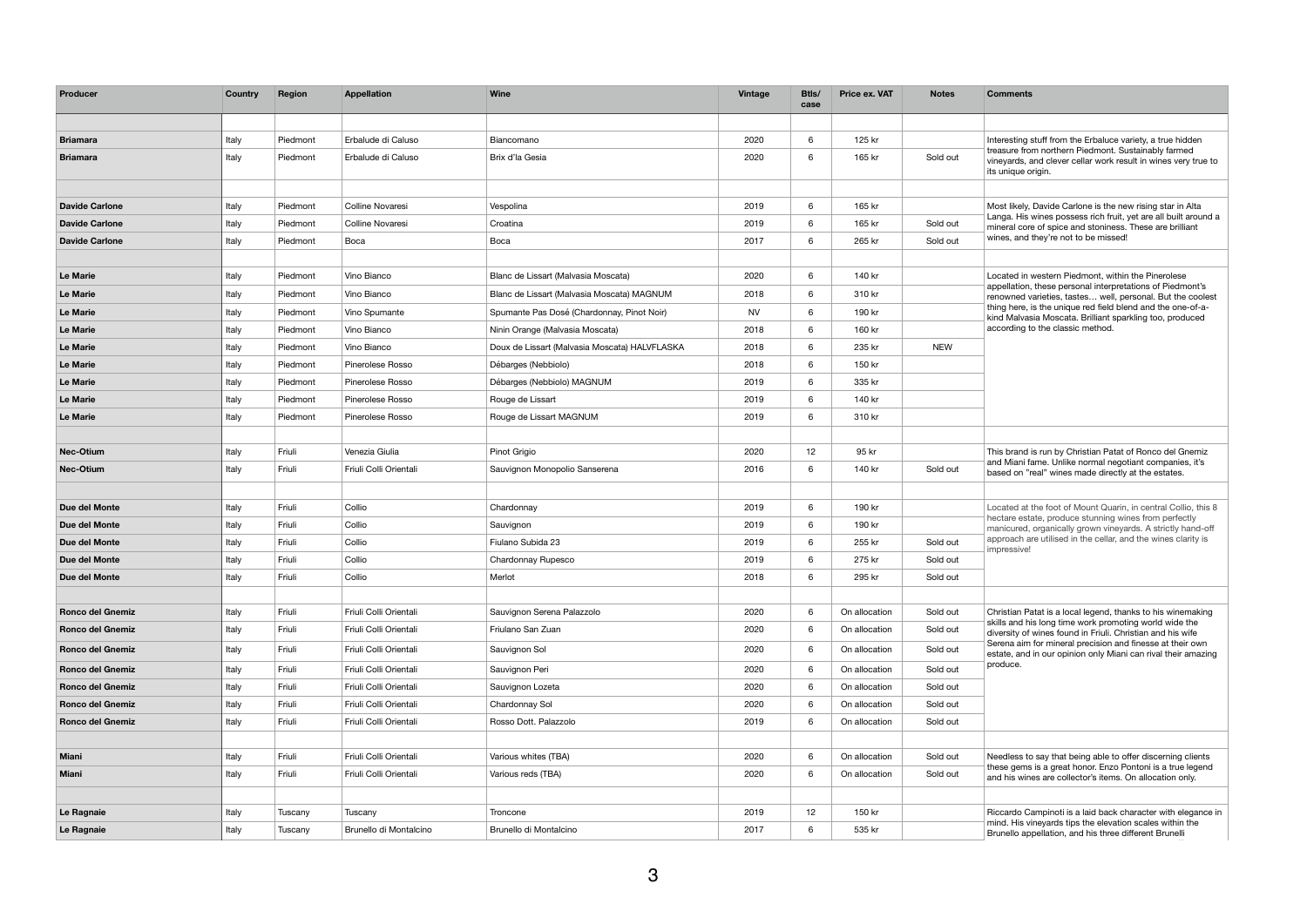| Producer                  | <b>Country</b> | Region   | <b>Appellation</b>     | <b>Wine</b>                                  | <b>Vintage</b> | Btls/<br>case   | <b>Price ex. VAT</b> | <b>Notes</b> | <b>Comments</b>                                                                                                                                                                      |
|---------------------------|----------------|----------|------------------------|----------------------------------------------|----------------|-----------------|----------------------|--------------|--------------------------------------------------------------------------------------------------------------------------------------------------------------------------------------|
| Le Ragnaie                | Italy          | Tuscany  | Brunello di Montalcino | Brunello di Montalcino Montosoli             | 2017           | 6               | 850 kr               | Sold out     | showcase better than most that this region is the Tuscany<br>equivalent to Burgundy. Brilliant stuff!                                                                                |
| Le Ragnaie                | Italy          | Tuscany  | Brunello di Montalcino | Brunello di Montalcino Vecchie Vigne         | 2017           | $6\overline{6}$ | 850 kr               | Sold out     |                                                                                                                                                                                      |
| Le Ragnaie                | Italy          | Tuscany  | Brunello di Montalcino | Brunello di Montalcino Passo del Lume Spento | 2017           | 6               | 850 kr               | Sold out     |                                                                                                                                                                                      |
|                           |                |          |                        |                                              |                |                 |                      |              |                                                                                                                                                                                      |
| <b>Siro Pacenti</b>       | Italy          | Tuscany  | Rosso di Montalcino    | Rosso di Montalcino                          | 2019           | $6^{\circ}$     | 235 kr               |              | Siro Pacenti belongs to Montalcino's historic estates, founded                                                                                                                       |
| <b>Siro Pacenti</b>       | Italy          | Tuscany  | Rosso di Montalcino    | Rosso di Montalcino                          | 2020           | $6\overline{6}$ | 235 kr               | <b>NEW</b>   | in 1970. Estate bottled wines were introduced in 1988, which<br>also marked current winemaker Giancarlo's first harvest.                                                             |
| <b>Siro Pacenti</b>       | Italy          | Tuscany  | Brunello di Montalcino | Brunello di Montalcino Pelagrilli            | 2017           | 6               | 395 kr               | <b>NEW</b>   | Under his guidance, the estate was modernised and when<br>the new cellar was completed in 2004, things really took off.                                                              |
| <b>Siro Pacenti</b>       | Italy          | Tuscany  | Brunello di Montalcino | Brunello di Montalcino Vecchie Vigne         | 2017           | 6               | 895 kr               | <b>NEW</b>   | Today, their wines constantly rank among Brunello's finest,                                                                                                                          |
| <b>Siro Pacenti</b>       | Italy          | Tuscany  | Brunello di Montalcino | Brunello di Montalcino Vecchie Vigne         | 2012           | $6\overline{6}$ | 750 kr               | Sold out     | with multiple very high scores received over the years. This is<br>true gem!                                                                                                         |
| <b>Siro Pacenti</b>       | Italy          | Tuscany  | Brunello di Montalcino | Brunello di Montalcino PS Riserva            | 2016           | 6               | 1350 kr              | Sold out     |                                                                                                                                                                                      |
|                           |                |          |                        |                                              |                |                 |                      |              |                                                                                                                                                                                      |
| <b>Castello Trebbio</b>   | Italy          | Tuscany  | Chianti Superiore      | Chianti Superiore                            | 2019           | 6               | 115 kr               |              | This is an historic estate, which is since long farmed                                                                                                                               |
| <b>Castello Trebbio</b>   | Italy          | Tuscany  | Tuscany                | Trebbiano Le Anfore                          | 2020           | 6               | 215 kr               | <b>NEW</b>   | organically. Honest Chianti and exciting wines raised in<br>Amphora.                                                                                                                 |
|                           |                |          |                        |                                              |                |                 |                      |              |                                                                                                                                                                                      |
| <b>Podere Forte</b>       | Italy          | Tuscany  | Tuscany                | Villaggio                                    | 2019           | 6               | 245 kr               | Sold out     | Demeter certified wines from the Orcia appellation, located                                                                                                                          |
| <b>Podere Forte</b>       | Italy          | Orcia    | Tuscany                | Petruccino                                   | 2018           | 6               | 375 kr               |              | some 40 km east from Montalcino in Southern Tuscany.                                                                                                                                 |
| <b>Podere Forte</b>       | Italy          | Orcia    | Tuscany                | Petrucci Amphiteatro                         | 2016           | 6               | 1500 kr              |              | Attention to detail is verging on absurd, as they leave<br>nothing, absolutely nothing, to chance. Balance in these<br>wines is second to none.                                      |
| <b>Podere Forte</b>       | Italy          | Tuscany  | Tuscany                | Guardiavigna                                 | 2016           | $6\overline{6}$ | 1500 kr              |              |                                                                                                                                                                                      |
|                           |                |          |                        |                                              |                |                 |                      |              |                                                                                                                                                                                      |
| <b>Il Carnasciale</b>     | Italy          | Tuscany  | Tuscany                | Carnasciale                                  | 2019           | 6               | 550 kr               | <b>NEW</b>   | Carnasciale has ONE thing which no other estate in the                                                                                                                               |
| Il Carnasciale            | Italy          | Tuscany  | Tuscany                | II Carberlot MAGNUM                          | 2017           | 3               | 1875 kr              |              | world can match; the Caberlot grape variety. While "cult<br>wines" may be a worn-out phrase, it actually fits well here.<br>This small estate estate is rune by the adorable Rogosky |
| <b>Il Carnasciale</b>     | Italy          | Tuscany  | Tuscany                | Il Carberlot MAGNUM                          | 2018           | $\mathbf{3}$    | 1975 kr              | <b>NEW</b>   |                                                                                                                                                                                      |
| <b>Il Carnasciale</b>     | Italy          | Tuscany  | Valdarno di Sopra      | Ottantadue                                   | 2018           | 6               | 245 kr               |              | family.                                                                                                                                                                              |
| <b>Il Carnasciale</b>     | Italy          | Tuscany  | Valdarno di Sopra      | Ottantadue                                   | 2019           | 6               | 265 kr               | <b>NEW</b>   |                                                                                                                                                                                      |
|                           |                |          |                        |                                              |                |                 |                      |              |                                                                                                                                                                                      |
| <b>Tenuta di Carleone</b> | Italy          | Tuscany  | Tuscany                | <b>Black Pet Nat</b>                         | 2021           | 6               | 175 kr               | 2022         | Sean O'Callaghan is a unique winemaker and totally                                                                                                                                   |
| <b>Tenuta di Carleone</b> | Italy          | Tuscany  | Chianti Classico       | Chianti Classico                             | 2018           | 6               | 230 kr               |              | unafraid. At this new project in Radda, he explores lengthy                                                                                                                          |
| <b>Tenuta di Carleone</b> | Italy          | Tuscany  | Chianti Classico       | Chianti Classico MAGNUM                      | 2018           | 6               | 495 kr               |              | macerations and concrete vats for ageing. Amazing stuff;<br>this is Tuscany 2.0!                                                                                                     |
| <b>Tenuta di Carleone</b> | Italy          | Tuscany  | Tuscany                | Il Guercio                                   | 2019           | 6               | 390 kr               |              |                                                                                                                                                                                      |
| <b>Tenuta di Carleone</b> | Italy          | Tuscany  | Tuscany                | Il Guercio MAGNUM                            | 2018           | 6               | 950 kr               |              |                                                                                                                                                                                      |
| <b>Tenuta di Carleone</b> | Italy          | Tuscany  | Tuscany                | Il Guercio MAGNUM                            | 2019           | 6               | 950 kr               |              |                                                                                                                                                                                      |
|                           |                |          |                        |                                              |                |                 |                      |              |                                                                                                                                                                                      |
| Castello dei Rampolla     | Italy          | Tuscany  | Chianti Classico       | Chianti Classico                             | 2019           | 6               | 265 kr               | <b>NEW</b>   | In our humble opinion, Rampolla's produce is simply world                                                                                                                            |
| Castello dei Rampolla     | Italy          | Tuscany  | Tuscany                | Sammarco                                     | 2017           | 6               | 495 kr               | Sold out     | class! Biodynamic principles rule here since forever, resulting                                                                                                                      |
|                           |                |          |                        |                                              |                |                 |                      |              | in sunning expressions of the Panzano Terroir.                                                                                                                                       |
| Castello dei Rampolla     | Italy          | Tuscany  | Tuscany                | Alceo                                        | 2017           | 6               | 1050 kr              | Sold out     |                                                                                                                                                                                      |
|                           |                |          |                        |                                              |                |                 |                      |              |                                                                                                                                                                                      |
| <b>Olianas</b>            | Italy          | Sardinia | Sardegna               | Ansonasco Le Anfore                          | 2020           | 6 <sup>1</sup>  | 215 kr               |              | Talented Elena Casadei run this estate, located in Tuscany's<br>south-west corner. Wines are predominantly made in                                                                   |
| Casadei                   | Italy          | Tuscany  | Tuscany                | Sogno Syrah                                  | 2018           | 6               | 165 kr               |              | Amphora clay vessels.                                                                                                                                                                |
| Casadei                   | Italy          | Tuscany  | Tuscany                | Le Anfore Syrah                              | 2020           | 6               | 215 kr               |              |                                                                                                                                                                                      |
|                           |                |          |                        |                                              |                |                 |                      |              |                                                                                                                                                                                      |
| <b>Ka Manciné</b>         | Italy          | Liguria  | Dolceacqua             | Sciakk Rosato                                | 2020           | 6               | 195 kr               | Sold out     | Rossese is variety cultivated in western Liguria, and its<br>الأناف المتحافظ والمعارف والمستنقص والمتحافظ والمتحافظ والمتحدث<br>the contract of the con-                             |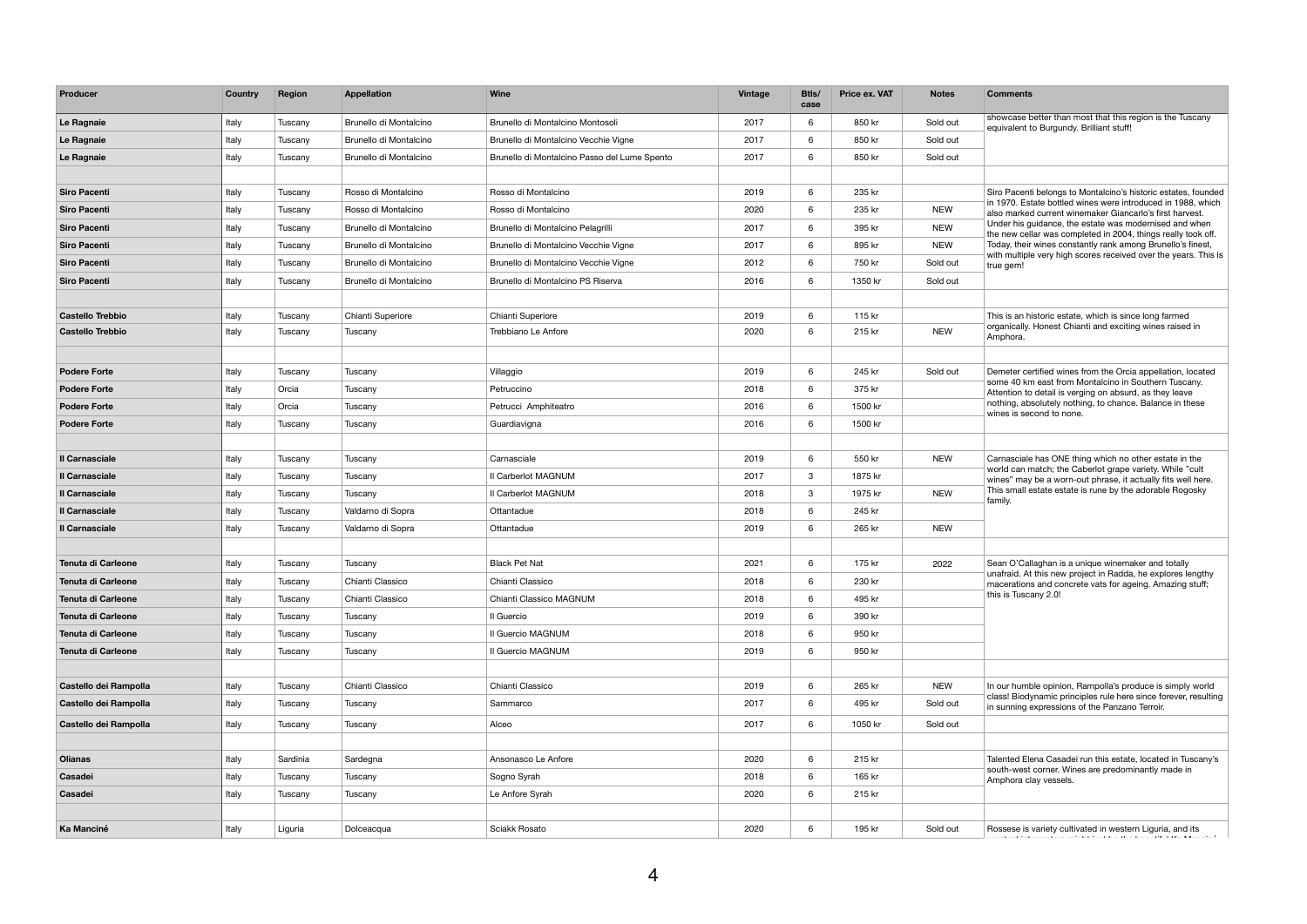| Producer              | Country | <b>Region</b> | <b>Appellation</b>           | <b>Wine</b>                                 | <b>Vintage</b> | Btls/<br>case   | <b>Price ex. VAT</b> | <b>Notes</b> | <b>Comments</b>                                                                                                                                                                                                                                                                                                                     |
|-----------------------|---------|---------------|------------------------------|---------------------------------------------|----------------|-----------------|----------------------|--------------|-------------------------------------------------------------------------------------------------------------------------------------------------------------------------------------------------------------------------------------------------------------------------------------------------------------------------------------|
| Ka Manciné            | Italy   | Liguria       | Dolceacqua                   | Beragna                                     | 2019           | 6               | 195 kr               |              | greatest interpreters might just be the beautiful Ka Mancine<br>estate. Very old vines are carefully cultivated here, and                                                                                                                                                                                                           |
| <b>Ka Manciné</b>     | Italy   | Liguria       | Dolceacqua                   | Galeae                                      | 2019           | 6               | 195 kr               |              | winemaking remains classic, resulting in aromatically<br>profound wines displaying what this unique place is capable<br>of. This is WINE 2.0 stuff!                                                                                                                                                                                 |
|                       |         |               |                              |                                             |                |                 |                      |              |                                                                                                                                                                                                                                                                                                                                     |
| <b>Olianas</b>        | Italy   | Sardinia      | Vermentino di Sardegna       | Vermentino                                  | 2020           | $6\overline{6}$ | 140 kr               |              | Olianas is a very interesting project centrally located on this                                                                                                                                                                                                                                                                     |
| <b>Olianas</b>        | Italy   | Sardinia      | Sardegna                     | Rosato                                      | 2020           | 6               | 135 kr               |              | hilly island. Traditional varieties are produced using<br>untraditional ideas, including two daring Amphora aged                                                                                                                                                                                                                    |
| <b>Olianas</b>        | Italy   | Sardinia      | Cannonau di Sardegna         | Cannonau Riserva                            | 2018           | 6               | 190 kr               |              | beauties.                                                                                                                                                                                                                                                                                                                           |
|                       |         |               |                              |                                             |                |                 |                      |              |                                                                                                                                                                                                                                                                                                                                     |
| <b>Domaine Collet</b> | France  | Champagne     | Champagne, Côte de Sèzanne   | Empreinte de Terroir Brut (375 ml)          | <b>NV</b>      | 6               | 170 kr               |              | The Collet brothers grow a mere 5 hectares in the Cote de                                                                                                                                                                                                                                                                           |
| <b>Domaine Collet</b> | France  | Champagne     | Champagne, Côte de Sèzanne   | Empreinte de Terroir Extra Brut             | <b>NV</b>      | 6               | 285 kr               |              | Sezanne sub-appellation. Their wines combine barrels,<br>blocked MF and lowish RS, all of which together result in                                                                                                                                                                                                                  |
| <b>Domaine Collet</b> | France  | Champagne     | Champagne, Côte de Sèzanne   | Empreinte de Terroir Extra Brut MAGNUM      | <b>NV</b>      | 6               | 650 kr               | Sold out     | wines that in this competitive region stands out for their<br>elegance and rich fruit expression. The organic vineyard                                                                                                                                                                                                              |
| <b>Domaine Collet</b> | France  | Champagne     | Champagne, Côte de Sèzanne   | Silex & Craie Blanc de Blancs Brut          | <b>NV</b>      | 6               | 315 kr               | <b>NEW</b>   | management shines through and with several new wines                                                                                                                                                                                                                                                                                |
| <b>Domaine Collet</b> | France  | Champagne     | Champagne, Côte de Sèzanne   | Rosé Brut                                   | <b>NV</b>      | 6               | 315 kr               |              | launched in 2021, this family estate has certainly reached<br>new heights. There' just so much to love here!                                                                                                                                                                                                                        |
| <b>Domaine Collet</b> | France  | Champagne     | Champagne, Côte de Sèzanne   | Brut Nature Sans Souffre Ajoute Brut Nature | 2018           | 6               | 495 kr               |              |                                                                                                                                                                                                                                                                                                                                     |
| <b>Domaine Collet</b> | France  | Champagne     | Champagne, Côte de Sèzanne   | Anthime Hértitage Extra Brut                | <b>NV</b>      | $\mathbf{3}$    | 495 kr               |              |                                                                                                                                                                                                                                                                                                                                     |
| <b>Domaine Collet</b> | France  | Champagne     | Champagne, Côte de Sèzanne   | Anthime Extrême Brut Nature (Chardonnay)    | 2014           | $3\phantom{.0}$ | 570 kr               |              |                                                                                                                                                                                                                                                                                                                                     |
| <b>Domaine Collet</b> | France  | Champagne     | Champagne, Côte de Sèzanne   | Anthime Caractère Extra Brut (Pinot Noir)   | 2014           | $\mathbf{3}$    | 570 kr               |              |                                                                                                                                                                                                                                                                                                                                     |
| <b>Domaine Collet</b> | France  | Champagne     | Champagne, Côte de Sèzanne   | Anthime Sensation Rosé Extra Brut           | 2015           | 3 <sup>1</sup>  | 570 kr               |              |                                                                                                                                                                                                                                                                                                                                     |
| <b>Domaine FL</b>     | France  | Loire         | Savennieres                  | Savennières                                 | 2018           | 6               | 165 kr               |              | There no doubt in our minds that Domaine FL produce the<br>best wines in Savennières. These are racy and utterly<br>complex, with great longevity and a mineral presence which<br>is almost overwhelming. When young, you do need some<br>experience to fully understand them. When well aged, you'd<br>be a fool not to love them. |
| <b>Domaine FL</b>     | France  | Loire         | Savennieres                  | Chamboureau                                 | 2016           | 6               | 230 kr               |              |                                                                                                                                                                                                                                                                                                                                     |
| <b>Domaine FL</b>     | France  | Loire         | Savennieres                  | Chamboureau                                 | 2013           | 6               | 230 kr               |              |                                                                                                                                                                                                                                                                                                                                     |
| <b>Domaine FL</b>     | France  | Loire         | Savennieres                  | Chamboureau                                 | 2010           | 6               | 210 kr               |              |                                                                                                                                                                                                                                                                                                                                     |
| <b>Domaine FL</b>     | France  | Loire         | Coteaux du Layon             | Les 4 Villages                              | 2018           | 6               | 265 kr               |              |                                                                                                                                                                                                                                                                                                                                     |
|                       |         |               |                              |                                             |                |                 |                      |              |                                                                                                                                                                                                                                                                                                                                     |
| Jean Bourdy           | France  | Jura          | Crémant du Jura              | Crémant du Jura                             | <b>NV</b>      | $6\overline{6}$ | 175 kr               |              | Jean Bourdy have made wines since the late 16th century,                                                                                                                                                                                                                                                                            |
| Jean Bourdy           | France  | Jura          | Cote du Jura                 | <b>Blanc</b>                                | 2018           | 6               | 195 kr               |              | meaning that this family estate belongs to the oldest in the<br>world. We like the fact that winemaking hasn't changed a bit                                                                                                                                                                                                        |
| Jean Bourdy           | France  | Jura          | Cote du Jura                 | Rouge                                       | 2019           | 6               | 235 kr               |              | since the beginning! Their wines are by far the most                                                                                                                                                                                                                                                                                |
| Jean Bourdy           | France  | Jura          | Cote du Jura                 | Douce Jeanne Chardonnay Orange              | 2019           | 6               | 255 kr               | Sold out     | traditional we've ever encountered, and that's the charm<br>here. Elegance, minerality and an ageworthy produce are key                                                                                                                                                                                                             |
| Jean Bourdy           | France  | Jura          | Cote du Jura                 | Le Jaja d'Henriette (Trousseau/Poulsard)    | 2019           | 6               | 235 kr               |              | elements in why this Domaine have lasted 500 years.                                                                                                                                                                                                                                                                                 |
|                       |         |               |                              |                                             |                |                 |                      |              |                                                                                                                                                                                                                                                                                                                                     |
| <b>Pascal Clément</b> | France  | Burgundy      | Rully                        | Rully "La Crée"                             | 2020           | $6\overline{6}$ | 245 kr               | <b>NEW</b>   | Pascal Clément ain't afraid. His whites see no malo and no                                                                                                                                                                                                                                                                          |
| <b>Pascal Clément</b> | France  | Burgundy      | Savigny-les-Beaune           | Savigny-les-Beaune Les Planchots            | 2019           | $6\overline{6}$ | 295 kr               |              | Battonage, two hallmark production methods in this<br>prestigious region. Pascals chosen path therefore brings                                                                                                                                                                                                                      |
| <b>Pascal Clément</b> | France  | Burgundy      | Meursault                    | Meursault                                   | 2018           | $6\overline{6}$ | 375 kr               | Sold out     | vivacity and great tension to his white wines. His red range                                                                                                                                                                                                                                                                        |
| <b>Pascal Clément</b> | France  | Burgundy      | Chassagne-Montrachet 1er Cru | Chassagne-Montrachet 1er Cru Les Baudines   | 2017           | 6               | 495 kr               | Sold out     | include several of Côte Nuits most famous wine growing<br>areas. Needless to say, Pascals friends, who supply their                                                                                                                                                                                                                 |
| <b>Pascal Clément</b> | France  | Burgundy      | Savigny-les-Beaune Rouge     | Savigny-les-Beaune Rouge                    | 2020           | $6\overline{6}$ | 295 kr               | <b>NEW</b>   | grapes to this small Négiociant company, all work organic or<br>biodynamic. It's unusual to come across new and ambitious                                                                                                                                                                                                           |
| <b>Pascal Clément</b> | France  | Burgundy      | Corton-Charlemagne           | Corton-Charlemagne                          | 2019           | 6               | 1500 kr              | <b>NEW</b>   | producers in Burgundy, but the humble Pascal Clément<br>produce is a great exception to the rule.                                                                                                                                                                                                                                   |
|                       |         |               |                              |                                             |                |                 |                      |              |                                                                                                                                                                                                                                                                                                                                     |
| Domaine de la Madone  | France  | Burgundy      | <b>Beaujolais Villages</b>   | Beaujolais Villages Le Perréon              | 2019           | 6 <sup>1</sup>  | 135 kr               |              | This under-the-radar estate har been farming here since                                                                                                                                                                                                                                                                             |
| Domaine de la Madone  | France  | Burgundy      | Bourgogne                    | Bourgogne Blanc                             | 2019           | 6               | 135 kr               |              | nearly 500 years. The Breed brothers' key factor is their old<br>to very old vines, and recent vintages (and reviews, too) have                                                                                                                                                                                                     |
| Domaine de la Madone  | France  | Burgundy      | Bourgogne                    | Bourgogne Blanc XXXXXXX                     | 2020           | $6\overline{6}$ | 155 kr               | 2022         | been very impressive! The Q/P-ratio is unbeatable too.                                                                                                                                                                                                                                                                              |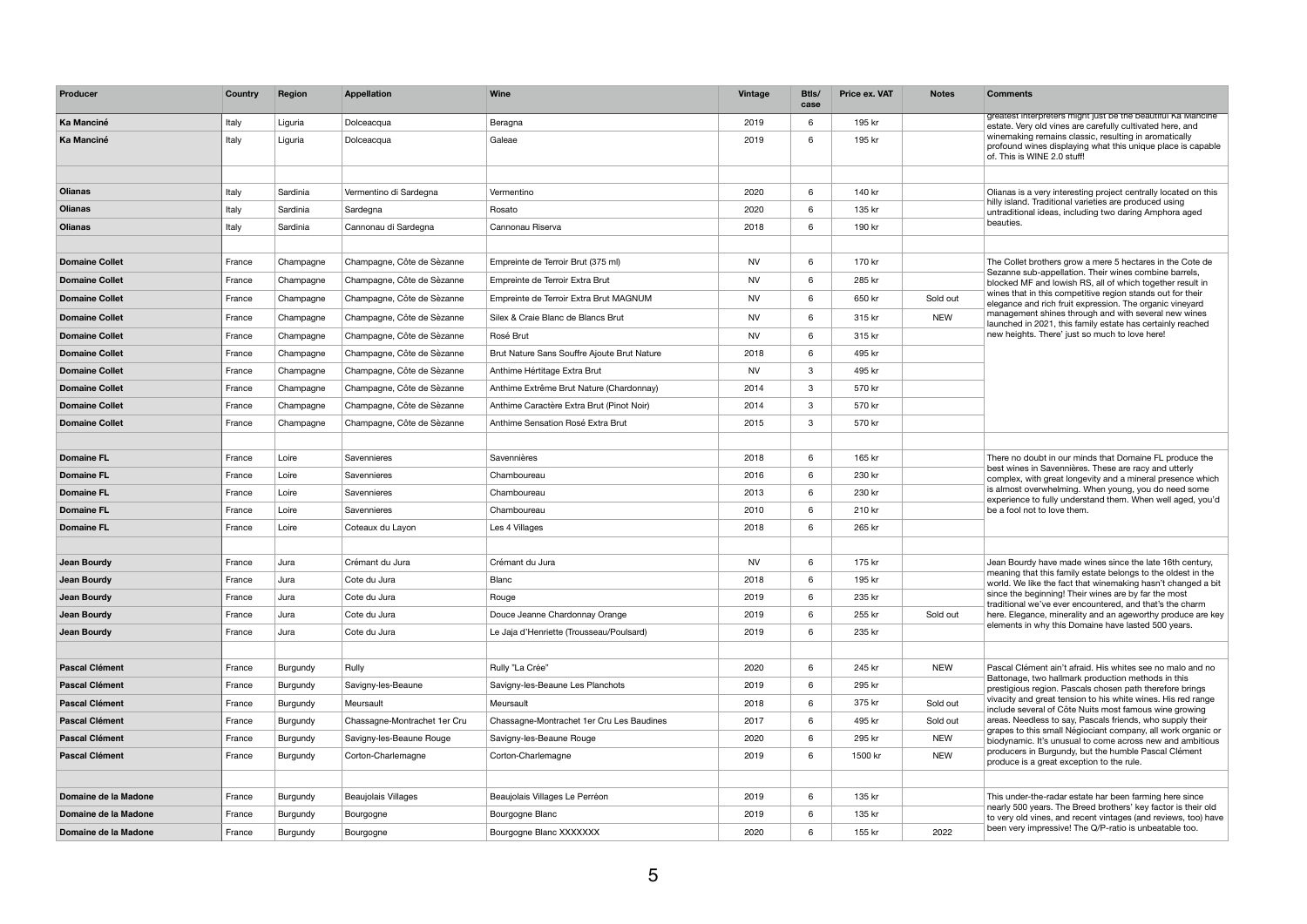| Producer                   | Country | Region          | <b>Appellation</b>          | <b>Wine</b>                                     | <b>Vintage</b> | Btls/<br>case   | <b>Price ex. VAT</b> | <b>Notes</b> | <b>Comments</b>                                                                                                                                                                |
|----------------------------|---------|-----------------|-----------------------------|-------------------------------------------------|----------------|-----------------|----------------------|--------------|--------------------------------------------------------------------------------------------------------------------------------------------------------------------------------|
|                            |         |                 |                             |                                                 |                |                 |                      |              |                                                                                                                                                                                |
| <b>Domaine Anita</b>       | France  | Burgundy        | <b>Burgundy</b>             | Bourgogne Rosé                                  | 2021           | 6               | 145 kr               | <b>NEW</b>   |                                                                                                                                                                                |
| <b>Domaine Anita</b>       | France  | Burgundy        | Fleurie                     | <b>Fleurie Poncie</b>                           | 2020           | 6               | 175 kr               |              | Anita Kuhnel launched her own Domaine in 2015, after                                                                                                                           |
| <b>Domaine Anita</b>       | France  | Burgundy        | Chenas                      | Chenas Cuvee P'Tit Co                           | 2020           | 6               | 175 kr               |              | working in Beaujolais since 1996. She produces a vast range<br>of singe vineyard bottlings, and most are sourced from very                                                     |
| <b>Domaine Anita</b>       | France  | Burgundy        | Moulin-a-Vent               | Moulin-a-Vent Tres Vieilles Vignes              | 2020           | 6               | 175 kr               |              | old vines, even exceeding 100 years old. Whole clusters are<br>commonly used in the cellar, and her wines are dense and                                                        |
| <b>Domaine Anita</b>       | France  | <b>Burgundy</b> | Moulin-a-Vent               | Moulin-a-Vent La Rochelle                       | 2020           | 6               | 250 kr               |              | structured, and built to age well. You cannot go wrong here!                                                                                                                   |
| <b>Domaine Anita</b>       | France  | Burgundy        | Moulin-a-Vent               | Moulin-a-Vent Reine de Nuit                     | 2020           | 6               | 250 kr               | <b>NEW</b>   |                                                                                                                                                                                |
|                            |         |                 |                             |                                                 |                |                 |                      |              |                                                                                                                                                                                |
| <b>Silvio Denz</b>         | France  | Bordeaux        | Castillon Côtes de Bordeaux | Château Cap de Faugères,                        | 2019           | 6               | 190 kr               | Sep-2022     | These estates, owned by Silvo Denz, are all ISO 14001                                                                                                                          |
| <b>Silvio Denz</b>         | France  | Bordeaux        | Saint Émilion Grand Cru     | Château Faugères                                | 2019           | 12 <sub>2</sub> | 550 kr               | Sep-2022     | organically certified. Consulting enologist, Michel Rolland, is<br>the brainchild behind purity, richness and clever oak                                                       |
| <b>Silvio Denz</b>         | France  | Bordeaux        | Sauternes                   | Château Lafaurie-Peyraguey Le Chapelle (375 ml) | 2019           | 12 <sub>2</sub> | 150 kr               | Sep-2022     | treatment, all of which run thru these wonderfully modern<br>Bordeaux wines. The whites, dry or sweet, from Lafaurie-<br>Peyraguey are true benchmark wines.                   |
|                            |         |                 |                             |                                                 |                |                 |                      |              |                                                                                                                                                                                |
| <b>Guy Farge</b>           | France  | Rhone           | Saint Joseph                | Saint Joseph Blanc Vania                        | 2020           | 6               | 220 kr               |              | Young Thomas Farge run this estate together with his father<br>Guy, who has produced wines under the Guy Farge label                                                           |
| <b>Guy Farge</b>           | France  | Rhone           | Saint Joseph                | Saint Joseph Rouge Terroir de Granit            | 2019           | 6               | 220 kr               |              | since 2007. Organic farming from (partially) very old vines,                                                                                                                   |
| <b>Guy Farge</b>           | France  | Rhone           | Cornas                      | Cornas Harmonie                                 | 2019           | 6               | 350 kr               |              | very little or no de-stemming result in wines with<br>concentration and airiness. The Northern Rhone does not                                                                  |
| <b>Guy Farge</b>           | France  | Rhone           | Cornas                      | Cornas Reynard                                  | 2017           | 6               | 590 kr               | Sold out     | get much better that these beauties!                                                                                                                                           |
| <b>Nicolas Champagneux</b> | France  | Rhone           | Cote Rotie                  | La Dedicace                                     | 2016           | 6               | 450 kr               | Sold out     | Holy smoke! This new estate, run by the humble Nicolas<br>Champagneux, produce racy and structured wines from the<br>legendary "lieu-dit" Les Grandes Places. Very limited but |
| <b>Nicolas Champagneux</b> | France  | Rhone           | Cote Rotie                  | Les Grandes Places                              | 2015           | 6               | 750 kr               | Sold out     |                                                                                                                                                                                |
| <b>Nicolas Champagneux</b> | France  | Rhone           | Cote Rotie                  | Les Grandes Places                              | 2016           | 6               | 750 kr               | Sold out     | very, very good. A must for Syrah connoisseurs!                                                                                                                                |
|                            |         |                 |                             |                                                 |                |                 |                      |              |                                                                                                                                                                                |
| <b>Domaine Saint Amant</b> | France  | Rhone           | Cotes du Rhone Rouge        | Les Clapas                                      | 2020           | 12              | 140 kr               | Sold out     | Camille Nosworthy is a wonderful, down-to-earth woman.<br>She's the proud proprietor of the highest elevation estate in                                                        |
| <b>Domaine Saint Amant</b> | France  | Rhone           | Beaumes de Venise Rouge     | Grangeneuve                                     | 2017           | 12              | 185 kr               |              | the entire Rhone Valley, enabling her Viognier-based whites                                                                                                                    |
| <b>Domaine Saint Amant</b> | France  | Rhone           | Beaumes de Venise Rouge     | Grangeneuve                                     | 2019           | 12              | 185 kr               | Sep-2022     | to shine while her reds are fragrant and elegant. Her<br>pedigree red wine, Grangeneuve, is not to be missed.                                                                  |
| <b>Raymond Usseglio</b>    | France  | Rhone           | Vin de France               | Les Amandiers Rouge                             | <b>NV</b>      | 12              | 125 kr               |              | Demeter certified wines from the young and very talented                                                                                                                       |
| <b>Raymond Usseglio</b>    | France  | Rhone           | Vin de France               | Les Amandiers Rouge MAGNUM                      | 2019           | 12              | 250 kr               |              | Stephane Usseglio. In our opinion this is exactly what the<br>Rhone Valley is all about - rich fruit combined with elegance                                                    |
| <b>Raymond Usseglio</b>    | France  | Rhone           | Cote du Rhone Rouge         | Cote du Rhone Les Claux                         | 2020           | $6\overline{6}$ | 175 kr               | <b>NEW</b>   | and offering a potpurri of herbacousness. His pure<br>Roussanne is striking and the Amphora aged Les Apostles                                                                  |
| <b>Raymond Usseglio</b>    | France  | Rhone           | Chateuneuf-du-Pape          | Chateuneuf-du-Pape Blanc Pur Roussanne          | 2021           | 6               | 430 kr               |              | does push the Chateauneuf-du-Pape boundaries quite a bit                                                                                                                       |
| <b>Raymond Usseglio</b>    | France  | Rhone           | Chateuneuf-du-Pape          | Chateuneuf-du-Pape Cuvee Classique Blanc        | 2020           | 6               | 290 kr               | <b>NEW</b>   | further!                                                                                                                                                                       |
| <b>Raymond Usseglio</b>    | France  | Rhone           | Chateuneuf-du-Pape          | Chateuneuf-du-Pape Cuvee Classique Rouge        | 2020           | $6\overline{6}$ | 310 kr               | <b>NEW</b>   |                                                                                                                                                                                |
|                            |         |                 |                             |                                                 |                |                 |                      |              |                                                                                                                                                                                |
| Mas deValériole            | France  | Rhone           | Méditerranée                | Vé Rosé                                         | 2020           | 6               | 100 kr               | Sold out     | The Michel family farms organic vineyards in the unique                                                                                                                        |
| Mas deValériole            | France  | Rhone           | Pays des Bouches-du-Rhone   | Fanfaron                                        | 2020           | 6               | 100 kr               | Sold out     | Camargue area, where the Rhone river enters the<br>Mediterranean Sea. The proximity to the sea brings saltiness<br>to their well crafted range of wines. Clever stuff!         |
| Mas deValériole            | France  | Rhone           | Pays des Bouches-du-Rhone   | <b>Bauduc</b>                                   | 2019           | $6\overline{6}$ | 125 kr               |              |                                                                                                                                                                                |
| <b>Heller</b>              | France  | France          | Vin de France               | Pinot Noir Bonne Fortune                        | 2020           | 6               | 125 kr               |              | Quentin Heller's lives in the Rhone Valley, where his                                                                                                                          |
| <b>Heller</b>              | France  | France          | Vin de France               | Syrah Anarchy (Sans Souffre)                    | 2019           | 6               | 165 kr               |              | extensive network influenced him to create his own,<br>provocative wines. Grapes are sourced from unique, old vine                                                             |
| <b>Heller</b>              | France  | France          | Chateuneuf-du-Pape          | Chateauneuf-du-Pape Anarchy (Sans Souffre)      | 2021           | 6               | 275 kr               | 2022         | sites in the Rhone and elsewhere, and vilified with minimal<br>intervention.                                                                                                   |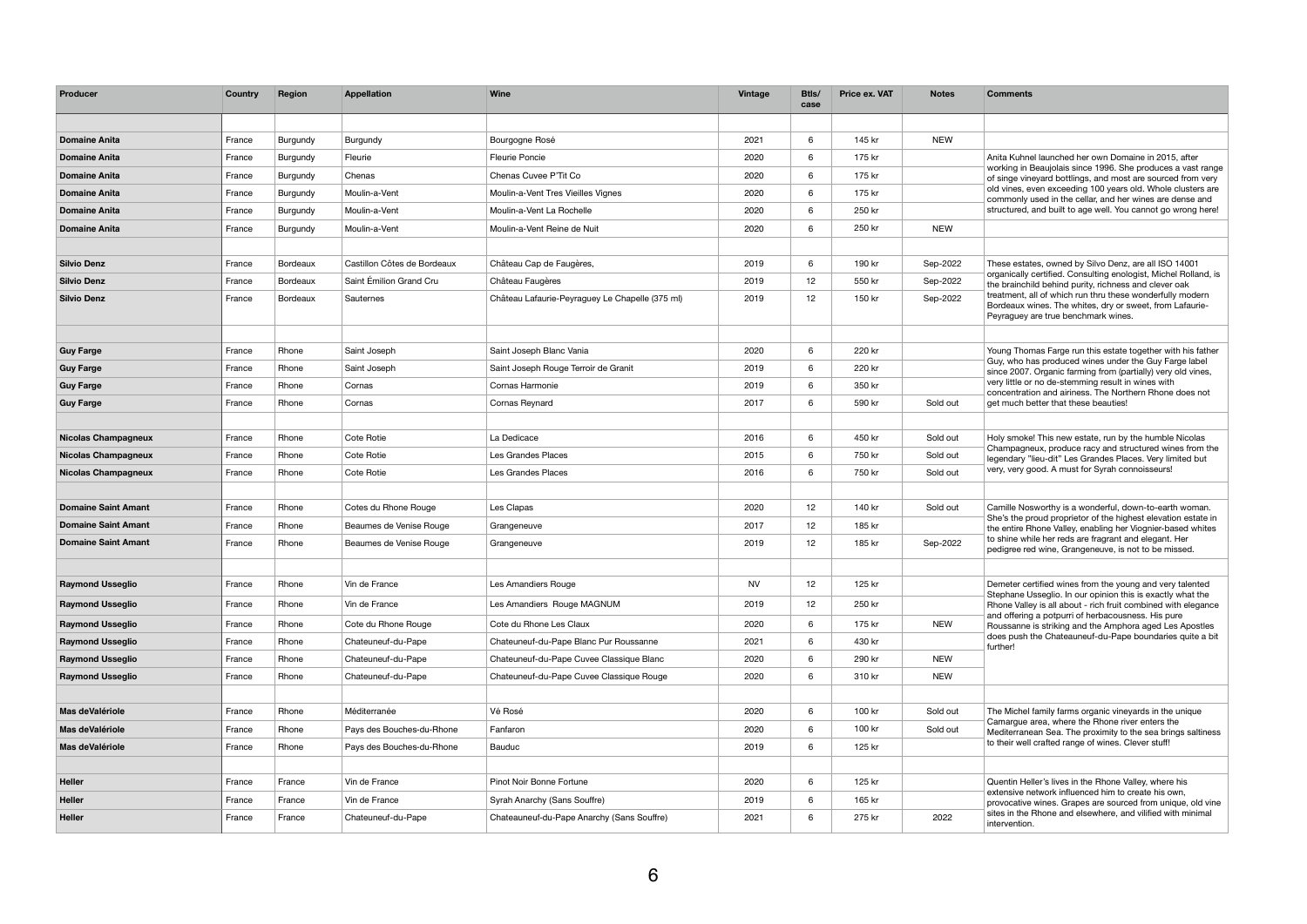| Producer                        | <b>Country</b> | <b>Region</b> | <b>Appellation</b>                             | Wine                                       | <b>Vintage</b> | Btls/<br>case   | <b>Price ex. VAT</b> | <b>Notes</b>  | <b>Comments</b>                                                                                                                                                                                                                                                                                       |
|---------------------------------|----------------|---------------|------------------------------------------------|--------------------------------------------|----------------|-----------------|----------------------|---------------|-------------------------------------------------------------------------------------------------------------------------------------------------------------------------------------------------------------------------------------------------------------------------------------------------------|
|                                 |                |               |                                                |                                            |                |                 |                      |               |                                                                                                                                                                                                                                                                                                       |
| <b>Aurelio Garcia</b>           | Spain          | Madrid        | Sierra de Gredos                               | Garnacha +Altitud                          | 2019           | 6               | 175 kr               | Sold out      | Aurelio Garcia's own project derives from old vines grown at                                                                                                                                                                                                                                          |
| <b>Aurelio Garcia</b>           | Spain          | Madrid        | Sierra de Gredos                               | Garnacha El Cerro Brujo                    | 2019           | $6\overline{6}$ | 595 kr               | <b>NEW</b>    | high altitud. A laid back and true hands-off approach in the<br>cellar result in naked expressions from these great Terroirs.                                                                                                                                                                         |
| <b>Aurelio Garcia</b>           | Spain          | Madrid        | Cuenca                                         | Bobal El Reflejo de Mikaela                | 2019           | 6               | 175 kr               | <b>NEW</b>    | For sure, this is an estate to seriously consider exploring.                                                                                                                                                                                                                                          |
| <b>Aurelio Garcia</b>           | Spain          | Madrid        | Cuenca                                         | Bobal La Infanta by Mikaela                | 2019           | 6               | 595 kr               | <b>NEW</b>    |                                                                                                                                                                                                                                                                                                       |
|                                 |                |               |                                                |                                            |                |                 |                      |               |                                                                                                                                                                                                                                                                                                       |
| <b>Olivier Riviere</b>          | Spain          | Rioja         | Rioja                                          | Rayos Uva                                  | 2021           | 6               | 140 kr               | 2022          | Oliviere Riviere learned winemaking at top domaines in                                                                                                                                                                                                                                                |
| <b>Olivier Riviere</b>          | Spain          | Rioja         | Rioja                                          | Gabaxo                                     | 2019           | 6               | 185 kr               | 2022          | Burgundy, and still uses the same traditional techniques,<br>when creating these highly individual Spanish wines. Old                                                                                                                                                                                 |
| <b>Olivier Riviere</b>          | Spain          | Rioja         | Rioja                                          | Ganko                                      | 2018           | 6               | 275 kr               |               | vines, neutral oak and a fair amount of stems is the special<br>recipe here. Special mention goes to his white La Bastid,                                                                                                                                                                             |
| <b>Olivier Riviere</b>          | Spain          | Rioja         | Rioja                                          | Eusebio                                    | 2018           | 6               | 415 kr               |               | which is magnificent.                                                                                                                                                                                                                                                                                 |
| <b>Olivier Riviere</b>          | Spain          | Rioja         | Rioja                                          | Pozo Alto                                  | 2017           | 6               | 750 kr               |               |                                                                                                                                                                                                                                                                                                       |
| <b>Olivier Riviere</b>          | Spain          | Rioja         | Rioja                                          | La Bastid                                  | 2020           | $6\overline{6}$ | 190 kr               |               |                                                                                                                                                                                                                                                                                                       |
|                                 |                |               |                                                |                                            |                |                 |                      |               |                                                                                                                                                                                                                                                                                                       |
| <b>Equipo Navazos</b>           | Spain          | Andalucia     | Jérez                                          | Florpower MMXIX Bota 99 "Antes de la Flor" | 2019           | 6               | 220 kr               |               | Equipo Navazos is a relative newcomer to the Jérez wine                                                                                                                                                                                                                                               |
| <b>Equipo Navazos</b>           | Spain          | Andalucia     | Jérez                                          | Florpower MMXVI Bota 101                   | 2016           | 6               | 240 kr               |               | scene, as the project started in 2007. Since then more than                                                                                                                                                                                                                                           |
| <b>Equipo Navazos</b>           | Spain          | Andalucia     | Jérez                                          | Fino Amontillado Bota 95 Navazos           | <b>NV</b>      | 6               | 455 kr               |               | 70 different, and definitely unique, wines have been bottled.<br>Equipo Navazos specialises in rare and old Sherries, bottled                                                                                                                                                                         |
| <b>Equipo Navazos</b>           | Spain          | Andalucia     | Jérez                                          | Fino Bota 91 Macharnudo Alto               | <b>NV</b>      | 6               | 335 kr               |               | apart from their original Soleras. There's no doubt that this<br>company's cult status amongst serious Sherry connoisseurs<br>is cemented since long, and we can only humbly add that<br>this set of wines might well be the world's finest selection of<br>Sherries available. We're that convinced. |
| <b>Equipo Navazos</b>           | Spain          | Andalucia     | Jérez                                          | Navazos-Niepoort Blanco                    | 2020           | 6               | 225 kr               |               |                                                                                                                                                                                                                                                                                                       |
| <b>Equipo Navazos</b>           | Spain          | Andalucia     | Jérez                                          | Manzanilla Pasada Bota NO 100 (500 ml)     | <b>NV</b>      | 6               | 530 kr               | On allocation |                                                                                                                                                                                                                                                                                                       |
| <b>Equipo Navazos</b>           | Spain          | Andalucia     | Jérez                                          | Amontillado Bota 69 MAGNUM                 | <b>NV</b>      | 6               | 695 kr               | Sold out      |                                                                                                                                                                                                                                                                                                       |
|                                 |                |               |                                                |                                            |                |                 |                      |               |                                                                                                                                                                                                                                                                                                       |
| Quinta do Vale Meao             | Portugal       | Duoro         | Duoro Superior                                 | Meandro                                    | 2018           | 6               | 155 kr               |               | Legendary estate, located in one of the world's most                                                                                                                                                                                                                                                  |
| Quinta do Vale Meao             | Portugal       | Duoro         | Duoro Superior                                 | Quinta do Vale Meao                        | 2018           | 6               | 750 kr               | Sold out      | picturesque wine regions. This Quinta produces amazingly<br>Terroir-driven wines from local Portuguese grape varieties.                                                                                                                                                                               |
| Quinta do Vale Meao             | Portugal       | Duoro         | Duoro Superior                                 | Monte Meao Tourliga Nacional               | 2018           | $\mathbf{3}$    | 350 kr               | Sold out      | Don't miss out on their Port wines!                                                                                                                                                                                                                                                                   |
| Quinta do Vale Meao             | Portugal       | Duoro         | Port                                           | <b>Meandro Reserve Port</b>                | <b>NV</b>      | 6               | 180 kr               |               |                                                                                                                                                                                                                                                                                                       |
| Quinta do Vale Meao             | Portugal       | Duoro         | Port                                           | <b>Vintage Port</b>                        | 2017           | $6\overline{6}$ | 430 kr               | Sold out      |                                                                                                                                                                                                                                                                                                       |
|                                 |                |               |                                                |                                            |                |                 |                      |               |                                                                                                                                                                                                                                                                                                       |
| <b>Portugal Boutique Winery</b> | Portugal       | Duoro         | Duoro                                          | Boina Branco                               | 2019           | $6\overline{6}$ | 135 kr               |               | These individual wines rely on very old vines sourced from<br>an abandoned part of the the Duoro Valley. Old school                                                                                                                                                                                   |
| <b>Portugal Boutique Winery</b> | Portugal       | Duoro         | Duoro                                          | <b>Boina Tinto</b>                         | 2018           | 6               | 135 kr               |               | winemaking add a classically built up structure, and while                                                                                                                                                                                                                                            |
| <b>Portugal Boutique Winery</b> | Portugal       | Duoro         | Duoro                                          | Guyot Branco                               | 2016           | 6               | 190 kr               |               | damn sexy on release, they also provide stuffing for ageing.<br>Doubtlessly, PBW is the coolest newcomer in Portugal! New                                                                                                                                                                             |
| <b>Portugal Boutique Winery</b> | Portugal       | Duoro         | Duoro                                          | Guyot Moscatel Galego Branco               | 2018           | 6               | 255 kr               | Sold out      | to th erange from 2020 are cool additions from Vinho Verde                                                                                                                                                                                                                                            |
| <b>Portugal Boutique Winery</b> | Portugal       | Bairrada      | Bairrada                                       | Dinamite Extra Brut (Espumante)            | 2017           | 6               | 165 kr               |               | and Bairrada.                                                                                                                                                                                                                                                                                         |
| <b>Portugal Boutique Winery</b> | Portugal       | Vinho Verde   | Vinho Verde                                    | Gorro (Loureiro)                           | 2019           | 6               | 155 kr               |               |                                                                                                                                                                                                                                                                                                       |
|                                 |                |               |                                                |                                            |                |                 |                      |               |                                                                                                                                                                                                                                                                                                       |
| <b>Lichtenberger Gonzales</b>   | Austria        | Burgenland    | Weinland Landwein                              | <b>Muschelkalk Weiss</b>                   | 2018           | 6               | 170 kr               |               | Martin Lichtenberger and Adriana Gonzales manage this<br>interesting, biodynamically run estate, beautifully located in                                                                                                                                                                               |
| <b>Lichtenberger Gonzales</b>   | Austria        | Burgenland    | Weinland Landwein                              | Weissburgunder                             | 2019           | 6               | 250 kr               |               | Burgenland. Their hands-off approach in the cellar result in                                                                                                                                                                                                                                          |
| <b>Lichtenberger Gonzales</b>   | Austria        | Burgenland    | Weinland Landwein                              | Grüner Veltliner Edel.Brunn                | 2019           | 6               | 285 kr               |               | site-driven wines with great personality. Welcome to Austria<br>2.0!                                                                                                                                                                                                                                  |
| <b>Lichtenberger Gonzales</b>   | Austria        | Burgenland    | Weinland Landwein                              | Muschelkalk Rot                            | 2017           | 6               | 170 kr               |               |                                                                                                                                                                                                                                                                                                       |
| <b>Lichtenberger Gonzales</b>   | Austria        | Burgenland    | Leithaberg                                     | Leithaberg                                 | 2017           | 6               | 250 kr               |               |                                                                                                                                                                                                                                                                                                       |
|                                 |                |               |                                                |                                            |                |                 |                      |               |                                                                                                                                                                                                                                                                                                       |
| Geyer Wine Co.                  | Australia      |               | South Australia   Sellicks Hill (McLaren Vale) | Seaside Cabernet Franc                     | 2019           | $6\overline{6}$ | 275 kr               | 2022          | Dave Geyer crafts natural and very personal wines from old<br>a di sacra della contra della contra della contra contra della contra della contra della contra della                                                                                                                                   |